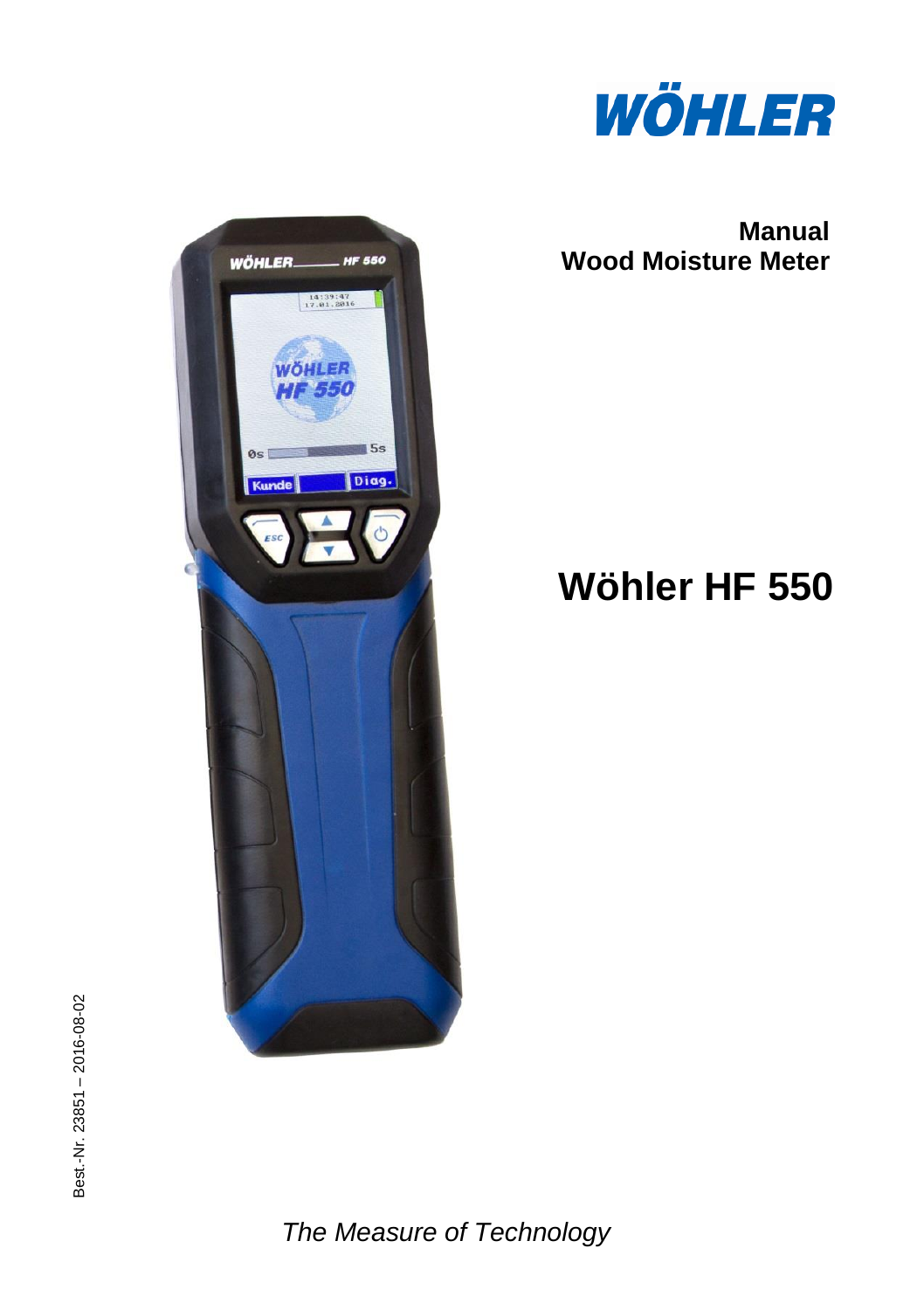# **Contents**

| 1            | General Information4                         |  |
|--------------|----------------------------------------------|--|
| 1.1          | Operation Manual Information 4               |  |
| 1.2          |                                              |  |
| 1.3          |                                              |  |
| 1.4          |                                              |  |
| 1.5          |                                              |  |
| 1.6          |                                              |  |
| $\mathbf{2}$ |                                              |  |
| 2.1          | Wöhler HF 550 Wood Moisture Meter  6         |  |
| 2.2          | Wöhler FW 550 Moisture Scale for Bulk        |  |
| 3            | Device components and connections 8          |  |
| 3.1          |                                              |  |
| 3.2          |                                              |  |
| 4            |                                              |  |
| 4.1          | Switching the meter on and off 10            |  |
| 5            | Check battery status and charge              |  |
| 6            | Measuring the wood moisture of logs          |  |
|              |                                              |  |
| 6.1          |                                              |  |
| 6.2          |                                              |  |
| 6.3          |                                              |  |
| 7            | <b>Moisture Measurement of bulk material</b> |  |
|              |                                              |  |
| 7.1          | Measurement procedure  22                    |  |
| 7.2          | Preparation of the measurement 23            |  |
| 7.2.1        | Positioning the Moisture Scale  23           |  |
| 7.2.2        |                                              |  |
| 7.3          |                                              |  |
| 8            |                                              |  |
| 8.1          | Moisture Measurement Delete old              |  |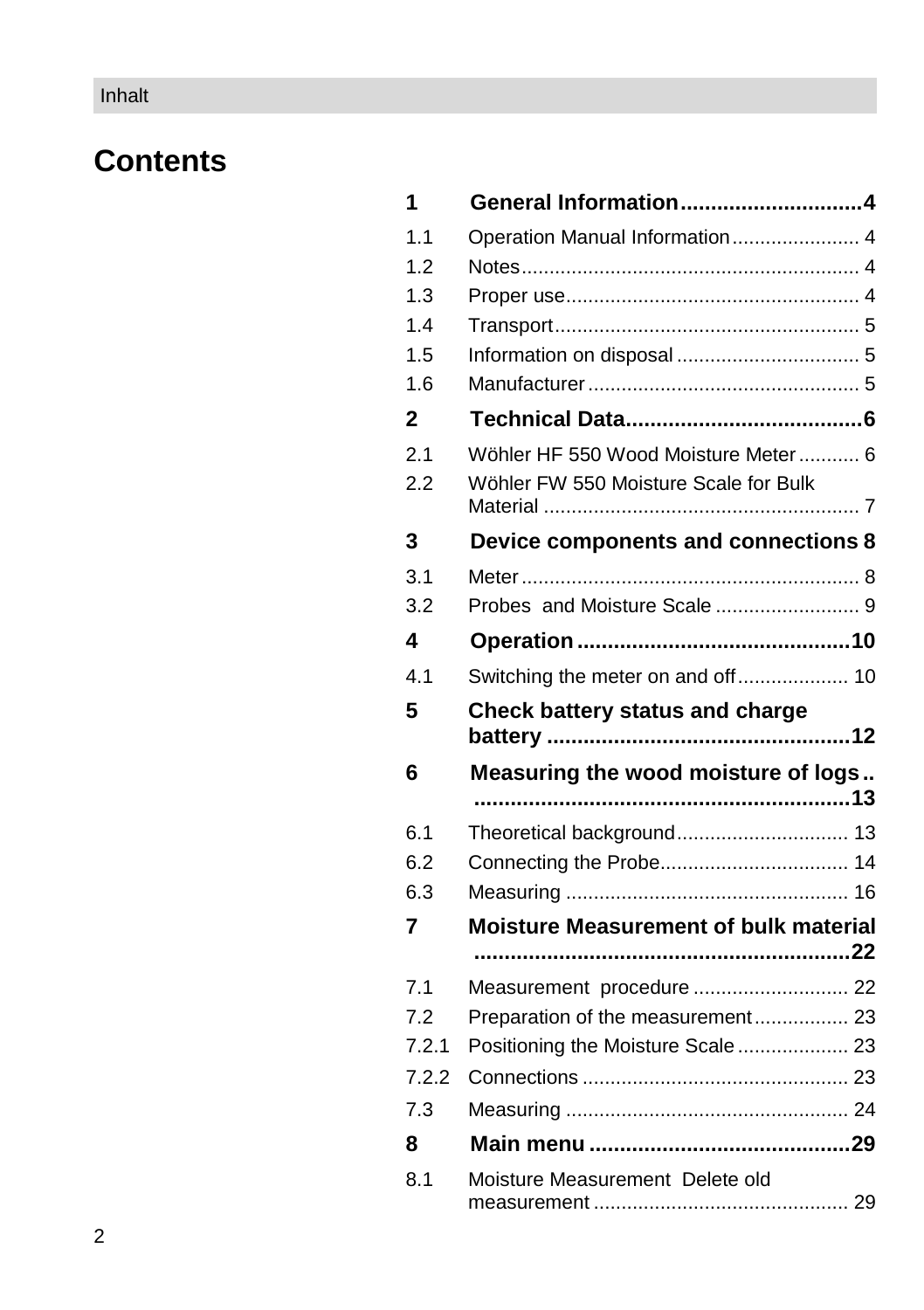## Inhalt

| 8.2   | Selection of the material 30            |  |
|-------|-----------------------------------------|--|
| 8.2.1 |                                         |  |
| 8.2.2 | Bulk choice (when the Moisture Scale is |  |
|       |                                         |  |
| 8.3   |                                         |  |
| 8.4   |                                         |  |
| 8.5   |                                         |  |
| 8.6   |                                         |  |
| 8.7   |                                         |  |
| 8.8   | Check HF 550 and calibration HF 55034   |  |
| 9     | Data administration 35                  |  |
| 9.1   |                                         |  |
| 9.2   | Creating a new customer folder36        |  |
| 9.3   |                                         |  |
| 10    | Maintenance and care38                  |  |
| 11    | <b>Warranty and Service39</b>           |  |
| 11.1  |                                         |  |
| 11.2  |                                         |  |
| 12    |                                         |  |
| 13    | Sales and Service Points 41             |  |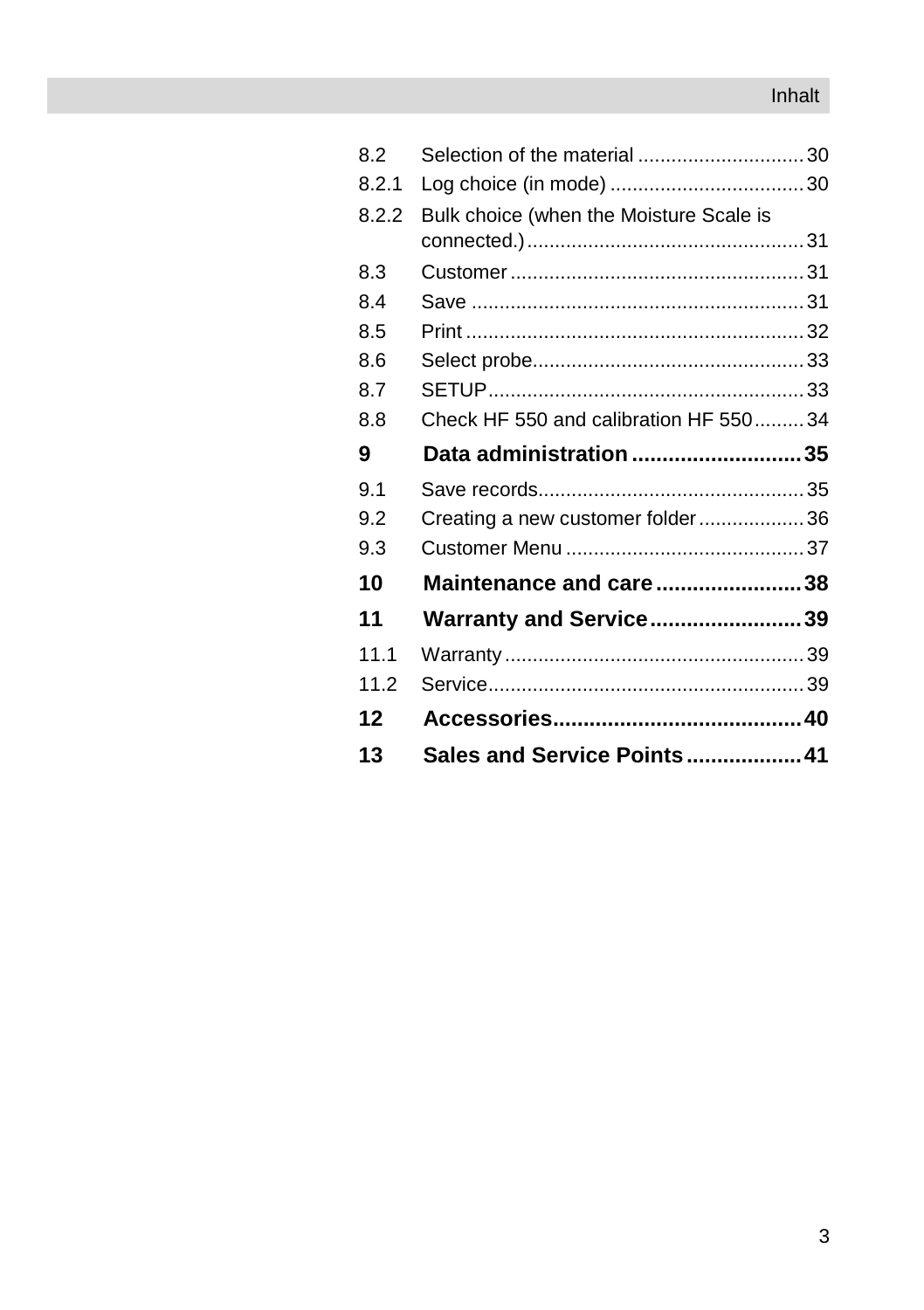# <span id="page-3-0"></span>**1 General Information**

<span id="page-3-1"></span>**1.1 Operation Manual Information** This operation manual allows you to work safely with the Wöhler HF 550. Please keep this manual for your information.

> The Wöhler HF 550 Wood Moisture Meter should be employed by professionals for its intended use only.

Liability is void for any damages caused by not following this manual.

<span id="page-3-2"></span>**1.2 Notes**

# **WARNING!**

Not following this warning can cause injury or death.

## **CAUTION!**

Not following this note can cause permanent damage to the meter.

*NOTE!*

*Highlights tips and other useful information.*

<span id="page-3-3"></span>**1.3 Proper use** When the Wöhler HF 550 Wood Moisture Meter is connected to the Hammer Probe or the Lance probe, it is suitable for the determination of the moisture of firewood logs according to VDI 4206, sheet 4 and the 1. BImSchV. (Federal Immission Control Act)

> When the Wöhler HF 550 Wood Moisture Meter is connected to the Wöhler FW 550 Moisture Scale, it is suitable for the determination of the moisture of bulk material according to the requirements of VDI 4206, sheet 4.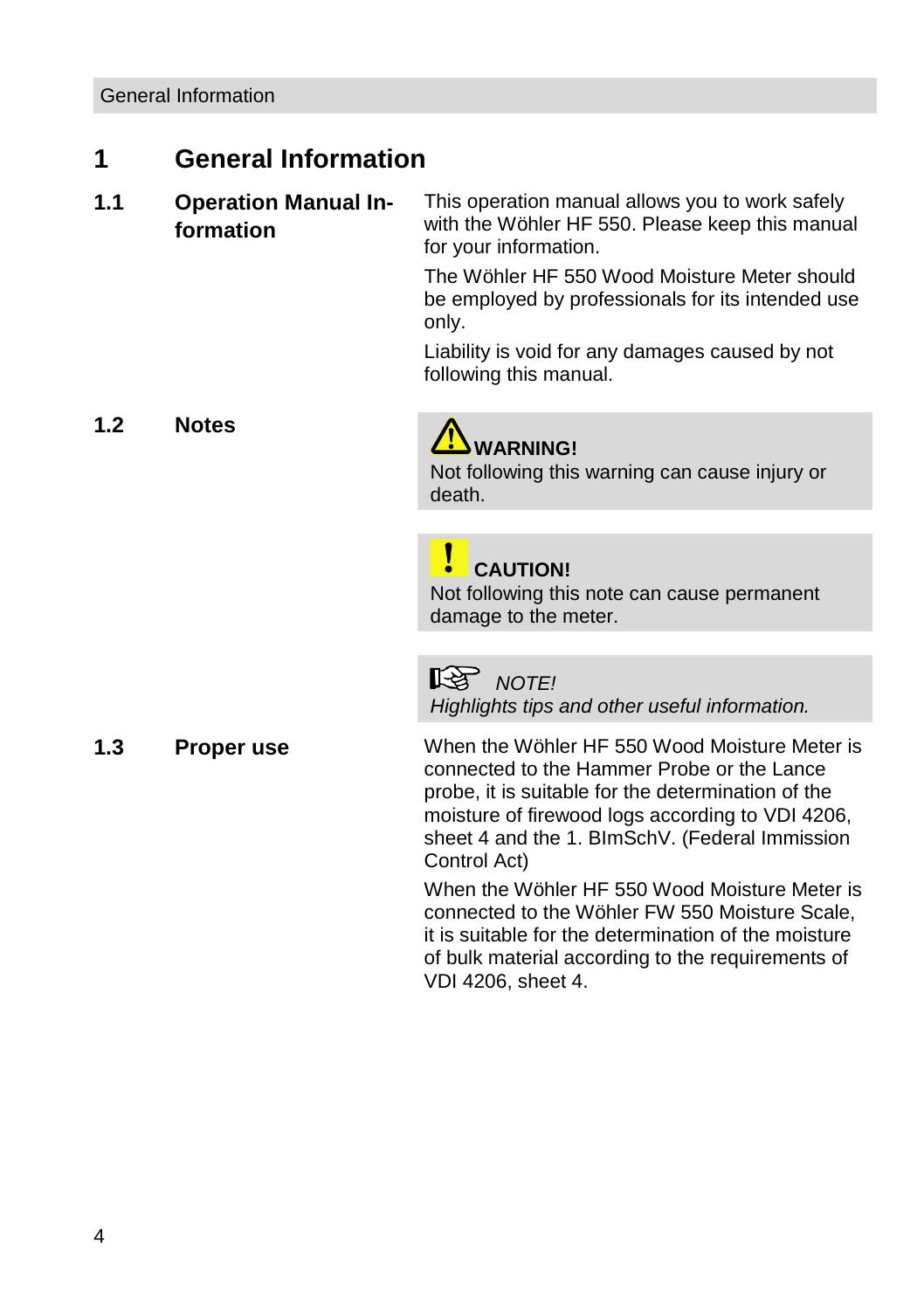### <span id="page-4-0"></span>**1.4 Transport**

# **CAUTION!**

Improper transport can harm the meter, scale and probes.

Always transport the meter, scale and probes in the provided carrying case in order to prevent damage.

# **WARNING!**

Always secure the sharp probe needles with the protection cap.

### <span id="page-4-1"></span>**1.5 Information on disposal**



Electronic equipment does not belong into domestic waste, but must be disposed in accordance with the applicable statutory provisions.

You may hand in any defective batteries taken out of the unit to recycling places of public disposal systems or to selling points of new batteries or storage batteries.



#### <span id="page-4-2"></span>**1.6 Manufacturer Wöhler Technik GmbH**

Schützenstr. 41 33181 Bad Wünnenberg Tel.: +49 2953 73-100 Fax: +49 2953 73-250 Email: info@woehler.com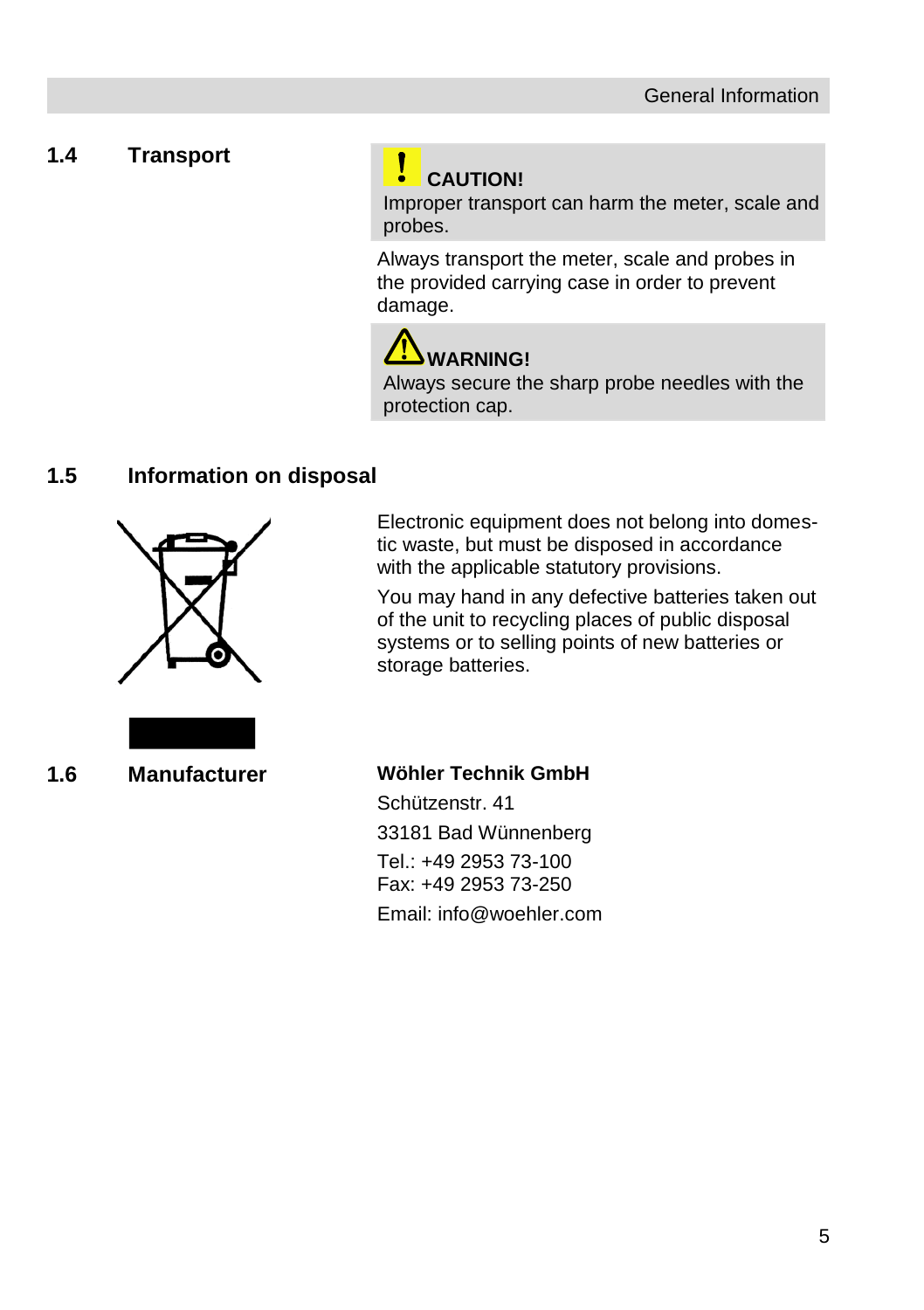# <span id="page-5-0"></span>**2 Technical Data**

# <span id="page-5-1"></span>**2.1 Wöhler HF 550 Wood Moisture Meter**

# **General technical data**

| Connections                 | Wöhler Hammer Probe, Lance Probe,<br>Wöhler FW 550 Moisture Scale,<br>Temperature Probe, USB-data transfer                                                         |
|-----------------------------|--------------------------------------------------------------------------------------------------------------------------------------------------------------------|
| Power supply                | Lithium-ion battery 3.6V, 2,250 mAh, charging via USB                                                                                                              |
| Working time                | ca. 20 h<br>(depending on the operating mode and the Display Backlight)                                                                                            |
| Storage<br>Temperature      | $-20^{\circ}$ C to $+50^{\circ}$ C                                                                                                                                 |
| Operating<br>temperature    | +5 $^{\circ}$ C to +40 $^{\circ}$ C                                                                                                                                |
| Weight                      | 255 g (without probe)                                                                                                                                              |
| <b>Size</b>                 | 59 x 38 x 200 mm                                                                                                                                                   |
|                             |                                                                                                                                                                    |
|                             | Moisture measurement of firewood logs                                                                                                                              |
| Display                     | <b>Wood moisture u</b> displayed in % relative to the dry mass of fuel;<br>user can switch to water content w displayed in % relative to the<br>moist mass of fuel |
| Wood species                | 14 wood species to choose from                                                                                                                                     |
| Temperature<br>compensation | Measures temperature of material by means of a temperature<br>probe                                                                                                |
| Measurement<br>principle    | Electrical resistance measurement                                                                                                                                  |
| Range                       | Moisture: 10.0 % u - 40.0 % u, resolution 0.1 % u<br>Water content: 9.0 % w - 29.0 % w, resolution 0.1 % w                                                         |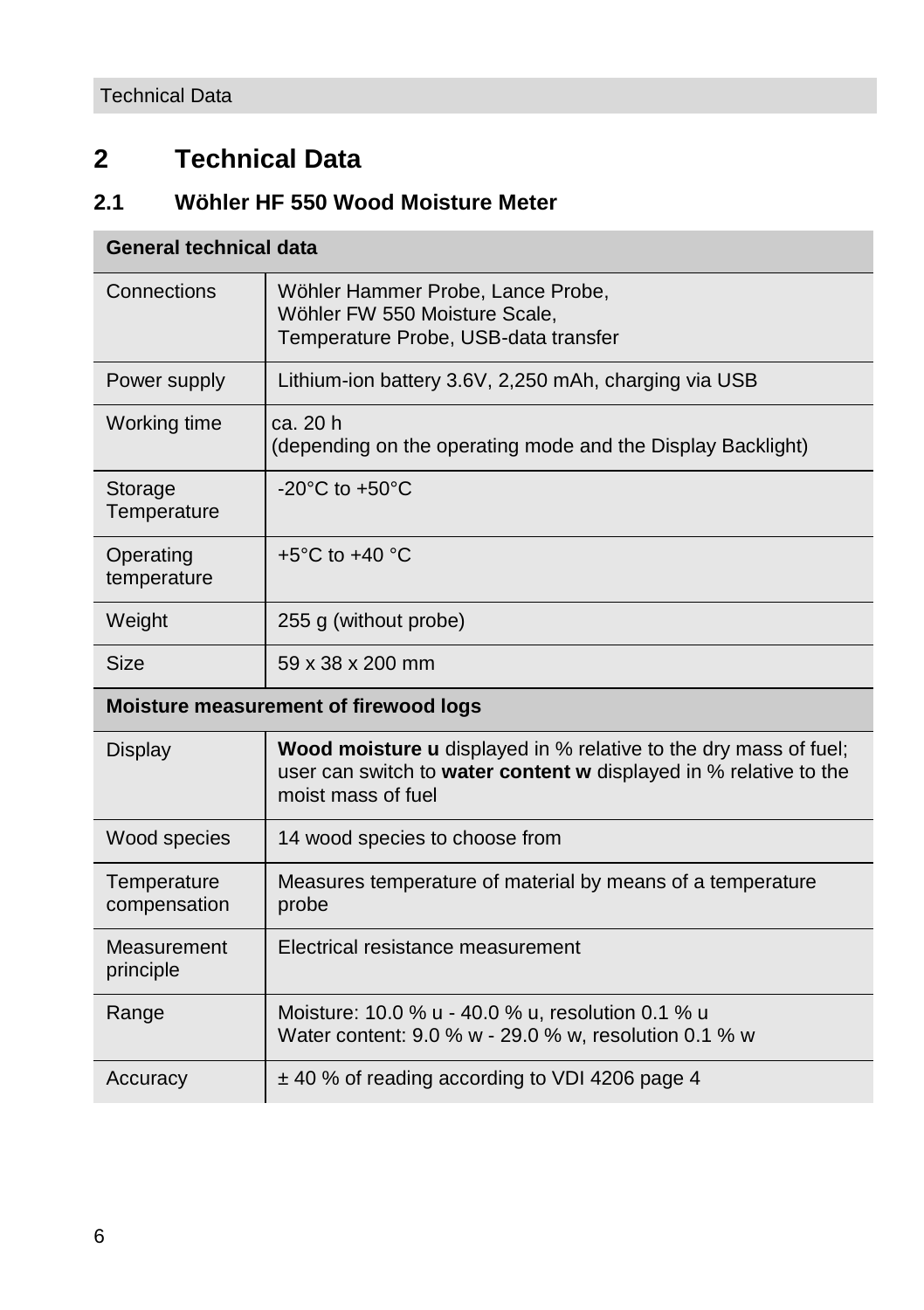# <span id="page-6-0"></span>**2.2 Wöhler FW 550 Moisture Scale for Bulk Material**

|                          | <b>Moisture Measurement of bulk material</b>                                                                                                                |
|--------------------------|-------------------------------------------------------------------------------------------------------------------------------------------------------------|
| Display                  | Wood moisture u displayed in % relative to the dry mass of fuel;<br>user can switch to water content w displayed in % relative to the<br>moist mass of fuel |
|                          | The readings are displayed on the HF 550 screen or on the PC<br>screen                                                                                      |
| <b>Bulk material</b>     | Selectable: wood chips and pellets, as well as six species of grain                                                                                         |
| Measurement<br>principle | Dielectric mass measurement                                                                                                                                 |
| Range                    | Moisture: 0.1 % u to 70.0 % u, resolution 0.1 % u                                                                                                           |
|                          | Water content: 0.1 % w to 41.0 % w, resolution 0.1 % w                                                                                                      |
| Accuracy                 | 0.1 % u to 5.0 % u, if 2 % u<br>$\pm$ 40 % of reading in the range 5,0 % u to 70,0 % u<br>For fuels tested according to the requirements of VDI 4206 Part 4 |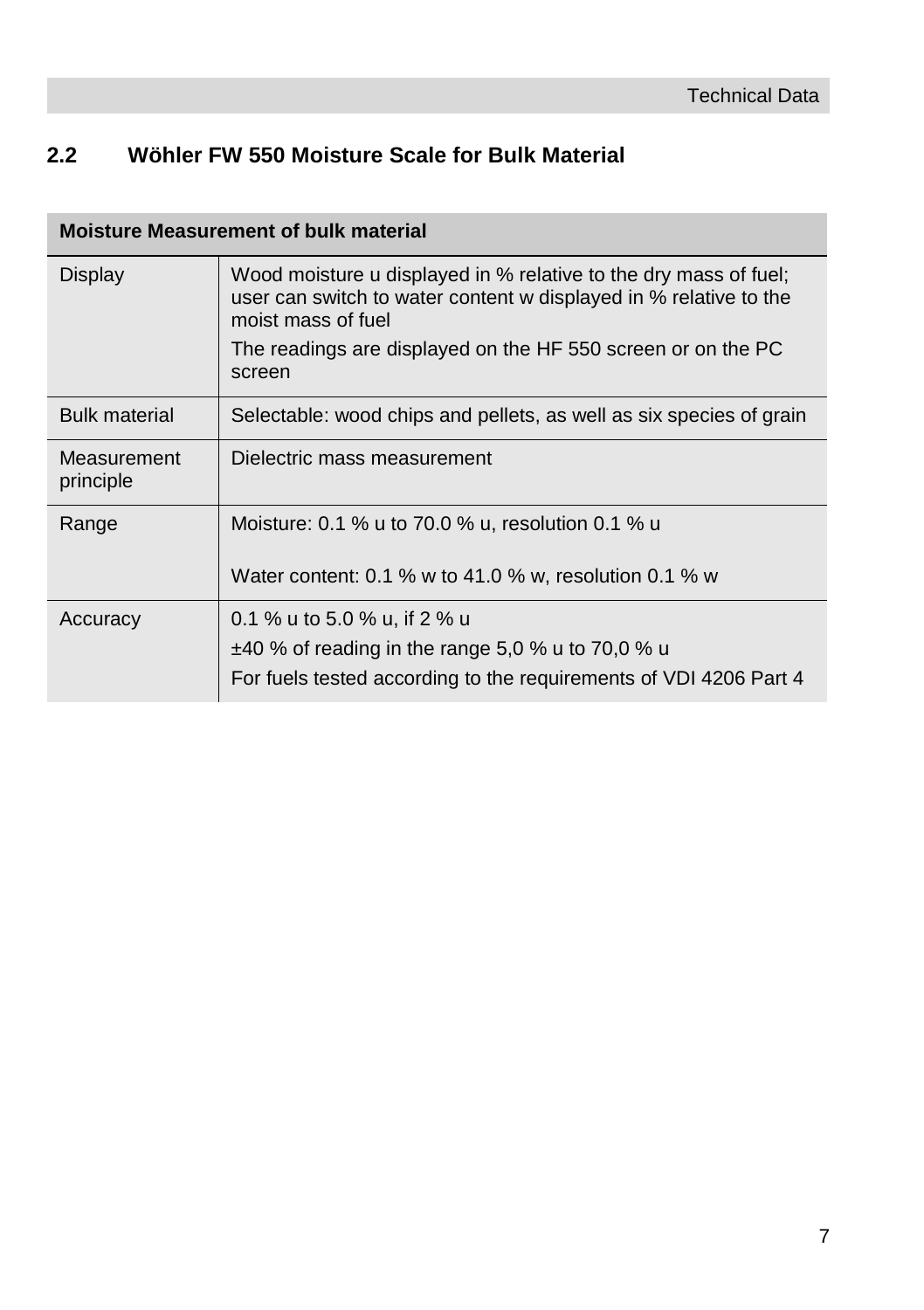# <span id="page-7-0"></span>**3 Device components and connections**

<span id="page-7-1"></span>**3.1 Meter**



- 1. Connection for temperature probe
- 2. Screen
- 3. Keypad
- 4. Infrared port for the data transfer to the Wöhler TD 100 Thermoprinter
- 5. Jack connection:
	- a) Hammer Probe
	- b) Lance Probe
	- 6. USB port
		- a) for Charger
		- b) for Wöhler FW 550 Moisture Scale
	- 7. Transport lock for activating the accu.

*Fig. 1: Device components*



*Fig. 2: Keypad*

- 1. **ESC-key** (context-sensitive):
	- a) cancel the current function
	- b) go to the main menu
	- c) return to the measurement menu
- 2. **Arrow-keys**: scroll up and down
- 3. **ON-/Off-key** (context sensitive):
	- a) Switch the meter on and off (press and hold for 3 seconds)
	- b) Confirm
	- c) Save value or delete saved value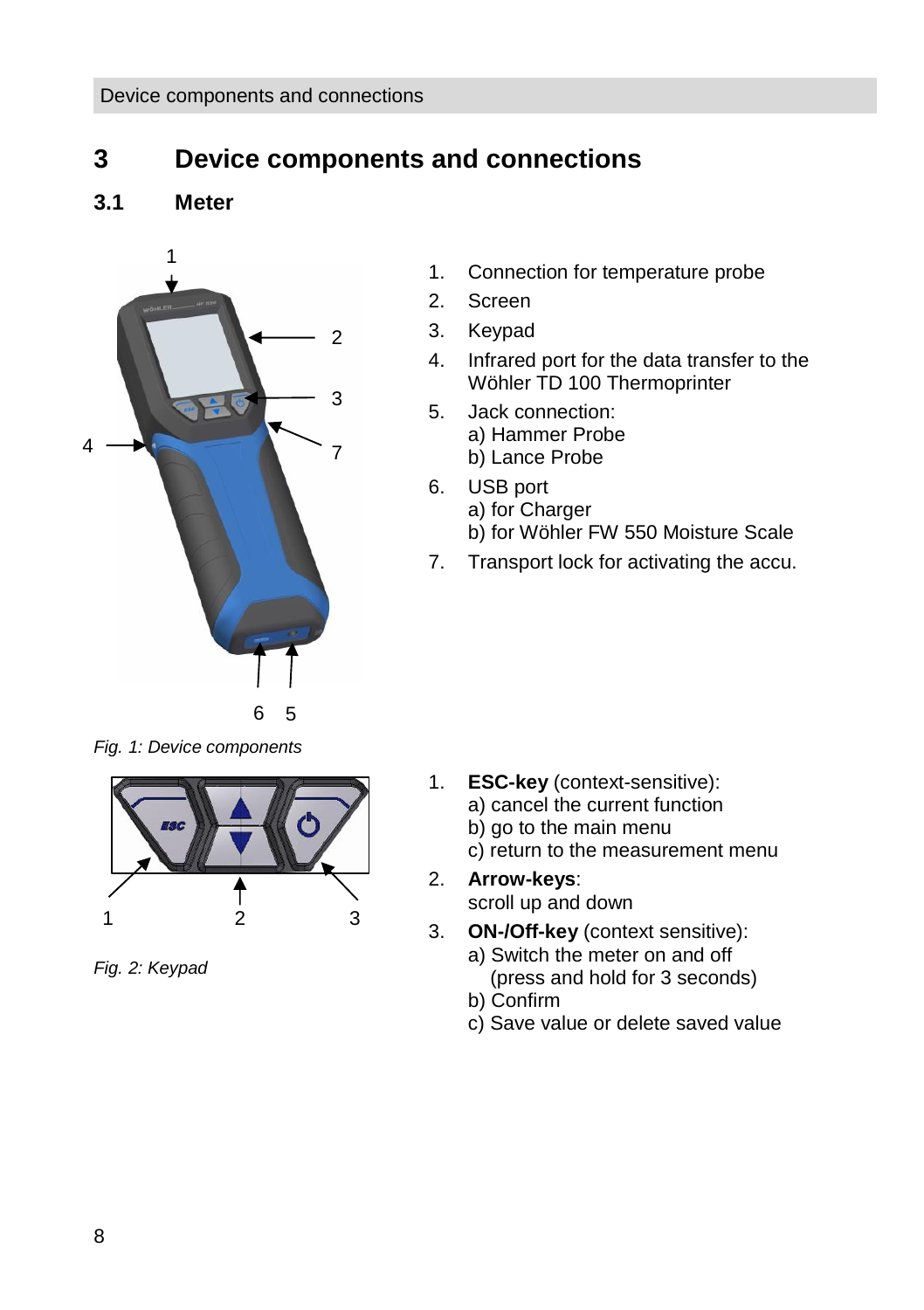## <span id="page-8-0"></span>**3.2 Probes and Moisture Scale CAUTION!**

*The meter may only be used with the following Wöhler original accessories:*

**Firewood logs and bulk material**

The Temperature probe has to be connected to the meter for measuring the temperature of the sample.



*Fig. 3: Temperature probe Wöhler HF 550* 

#### **Firewood log**



*Fig. 4: Lance Probe*

The Wöhler Hammer Probe or the Lance Probe have to be connected to meter for measuring the wood moisture of logs.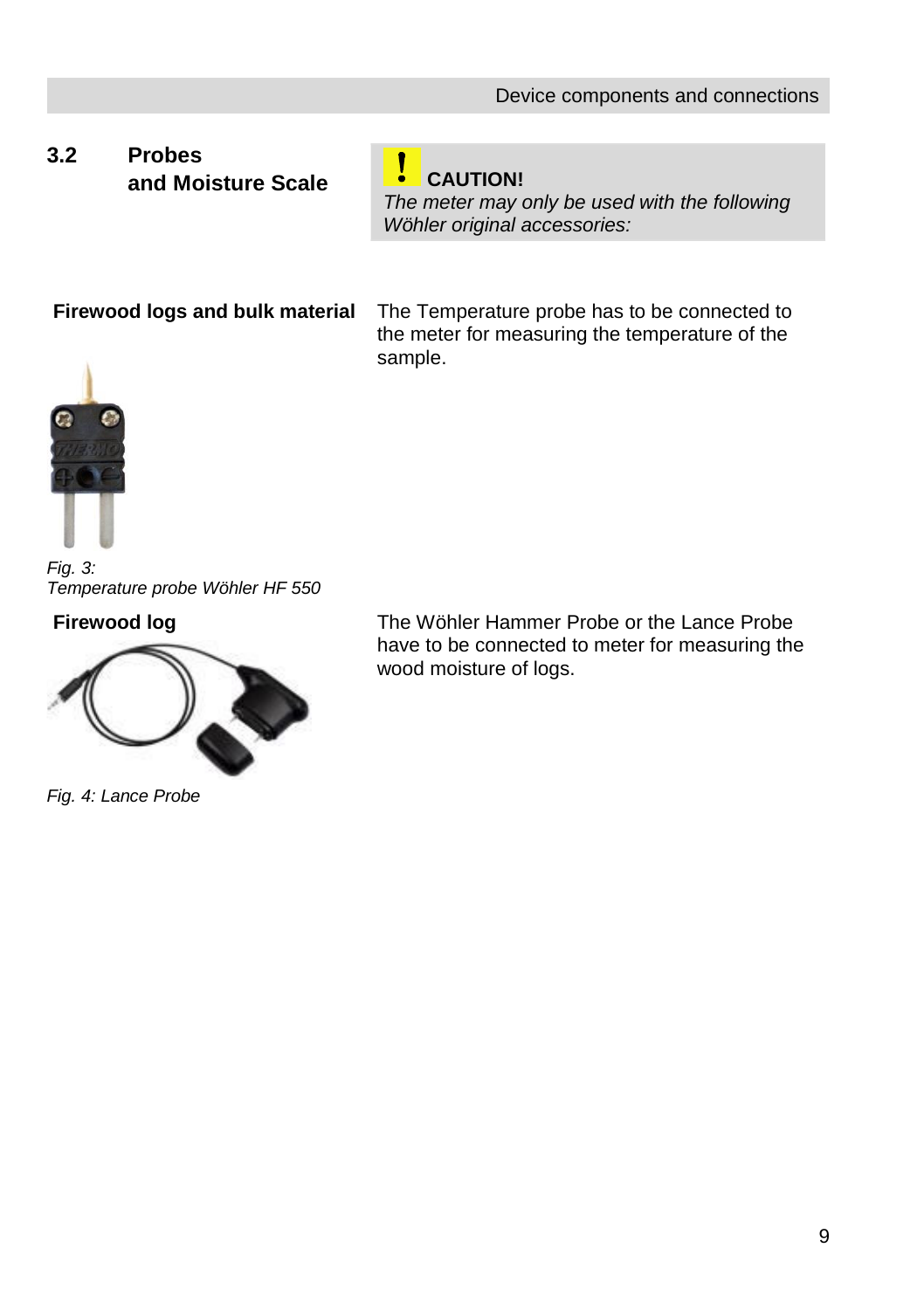

*Fig. 5: Wöhler Hammer Probe*





The result of the resistance measurement will be more exact, if the Hammer Probe is used, because the needles of the probe can be inserted more deeply into the wood, so that humidity can even be measured inside the wood.

The Wöhler FW 550 Moisture Scale has to be connected to the meter for measuring the moisture of bulk material.

Fig. 6: Wöhler FW 550 Moisture Scale for Bulk Material

# **NOTE!**

*The meter will automatically detect, if a hammer/lance probe for the measurement of firewood logs or the moisture scale is connected. The measurement mode for firewood logs or for bulk material will automatically be displayed in this case.*

# <span id="page-9-0"></span>**4 Operation**



Transport lock

### **CAUTION!**

For the transport deactivate the battery with the transport lock. When the instrument is delivered, the battery is always deactivated.

 Push the transport lock to the left to activate the battery. Use a pointed object (wire or pen) for this purpose.

*Fig. 7: Transport lock on the right side of the meter*

## <span id="page-9-1"></span>**4.1 Switching the meter on and off**



*Fig. 8: Key pad with on/off-key marked*

- Turning on the Meter: Press on/off-key shortly (on the right)
- Turning off the meter: Long press the on/offkey for 3 sec.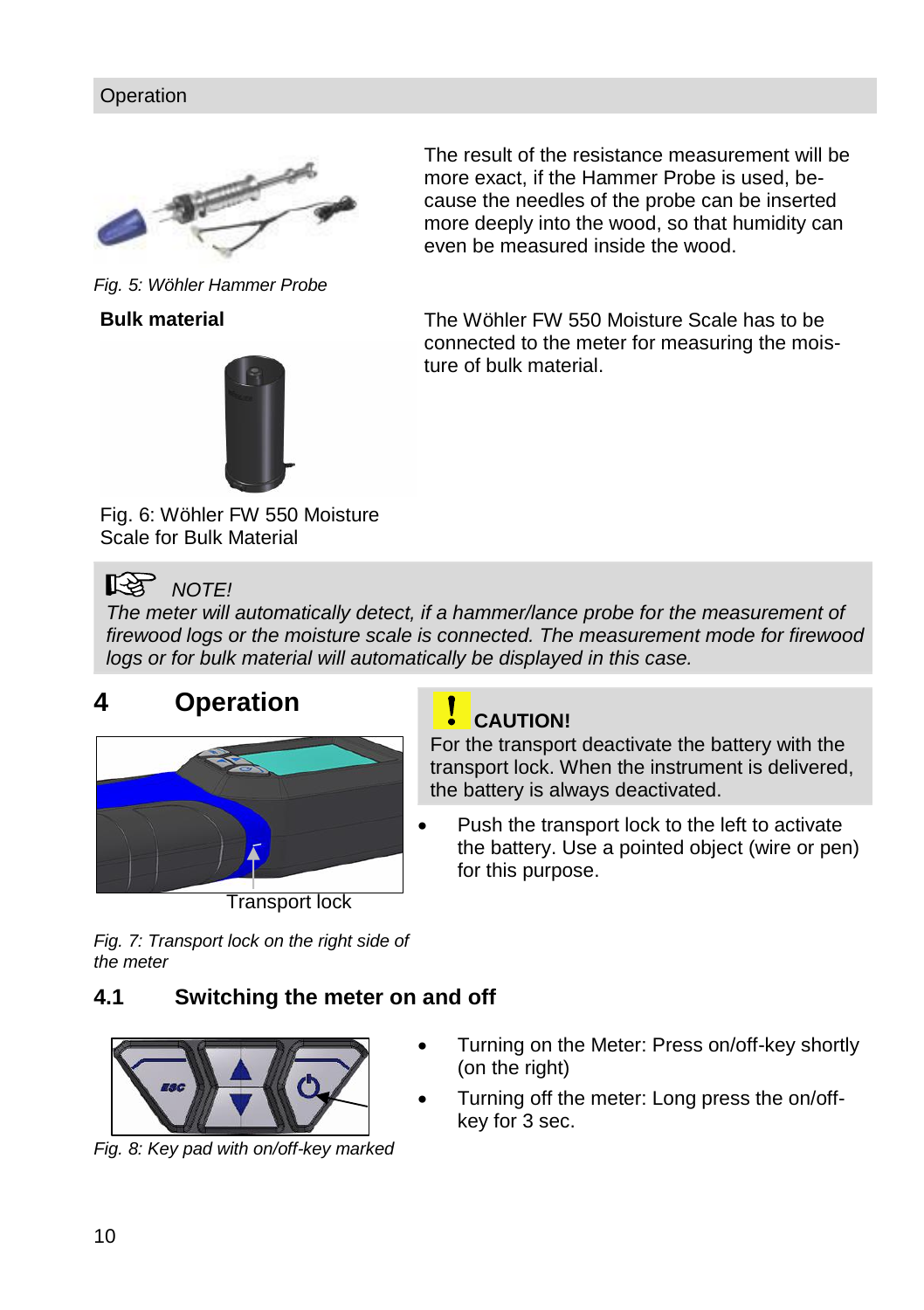

After the meter has been switched on, a self test ist carried out for 5 seconds.

During the self test the user has the possibility to enter the customer menu or the diagnosis menu.

The diagnosis menu shows information about the firmware, the version of the measurement module, the serial number of the meter, the calibration date, the production date and the identification number of the meter (MIN).

For information about the customer menu, see chapter [9.2.](#page-35-0)

After the self test , the measurement screen appears. If the Moisture Scale FW 550 is not connected, the measurement mode "firewood logs" will appear automatically on the screen. If the Moisture Scale FW 550 is connected, the measurement screen "bulk material" will appear automatically on the screen.

# **NOTE!**

*Only if the Moisture Scale FW 550 is connected to the meter before the meter is switched on , the measurement mode "bulk material" will appear on screen.* 

 For changing the measurement mode, go to the main menu and select "Select probe", see chapter [8.6.](#page-32-0)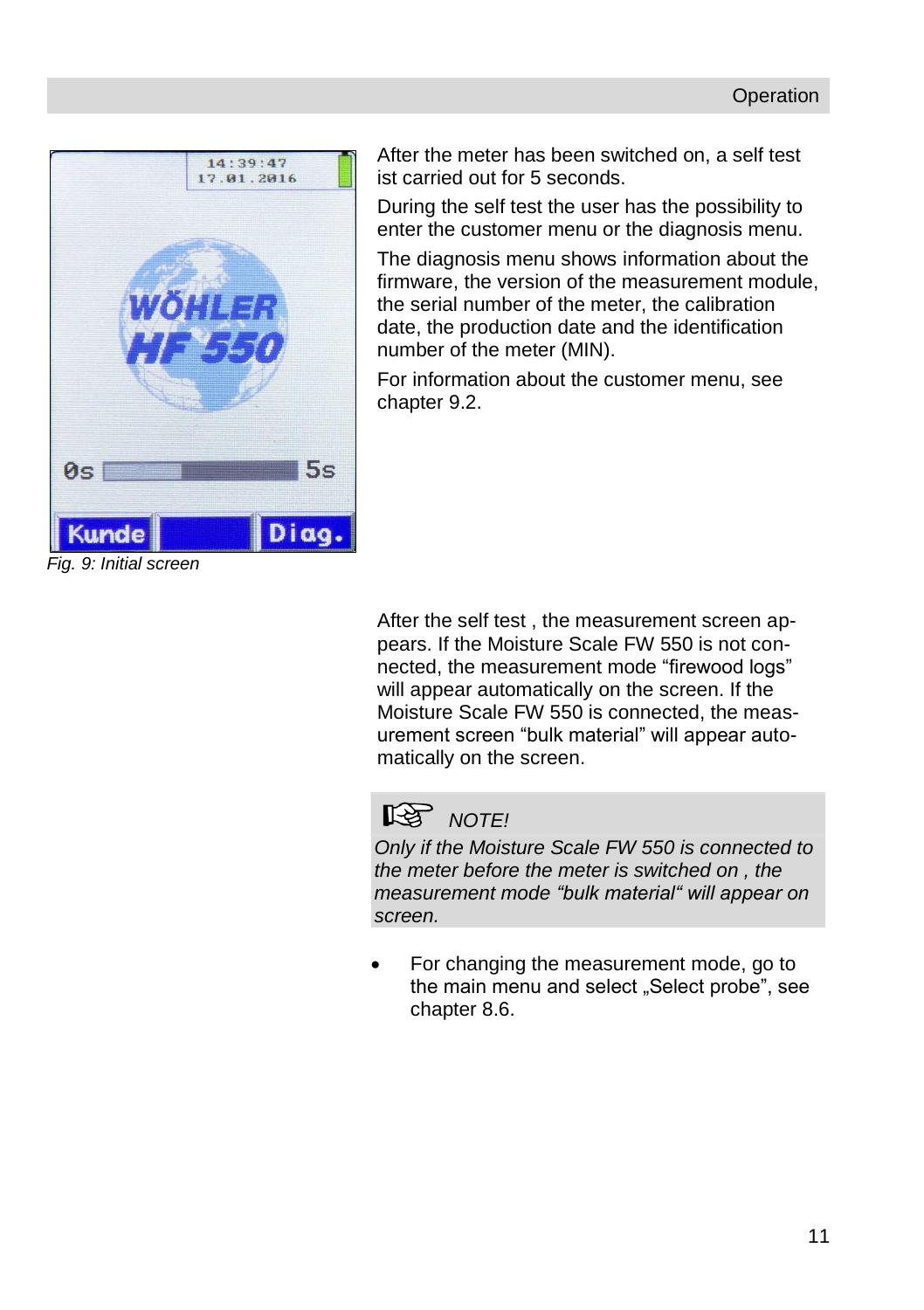# <span id="page-11-0"></span>**5 Check battery status and charge battery**



*Fig. 10: Battery status* 

When the device is switched on, the battery status will be displayed in the upper right hand corner of the screen. A fully charged battery is shown as a solid green battery symbol. An empty symbol indicates a discharged battery. When the battery is almost discharged, only a red line will appear in the battery icon. In this case, finish the measurement as soon as possible.

#### ĽZ *NOTE!*

*It is not possible to remove the battery from the meter.* 

 Plug the USB connector of the recharger into the USB port at the bottom of the meter.

During the charging process a connector symbol will appear in the battery icon.

# $R$  *NOTE!*

*Recharging empty batteries can take up to 4 hours.* 

# **WARNING! Risk of electrical shock!**

Never touch a mains plug with wet hands! Do not expose the power pack to moisture!

Never pull the cable to remove the power pack from the socket outlet - it could rip out the cable!

Operate the power pack only when the mains power supply is the same as the voltage stated on the rating plate!



*Fig. 11: Bottom of the meter with USBport (marked with an arrow)*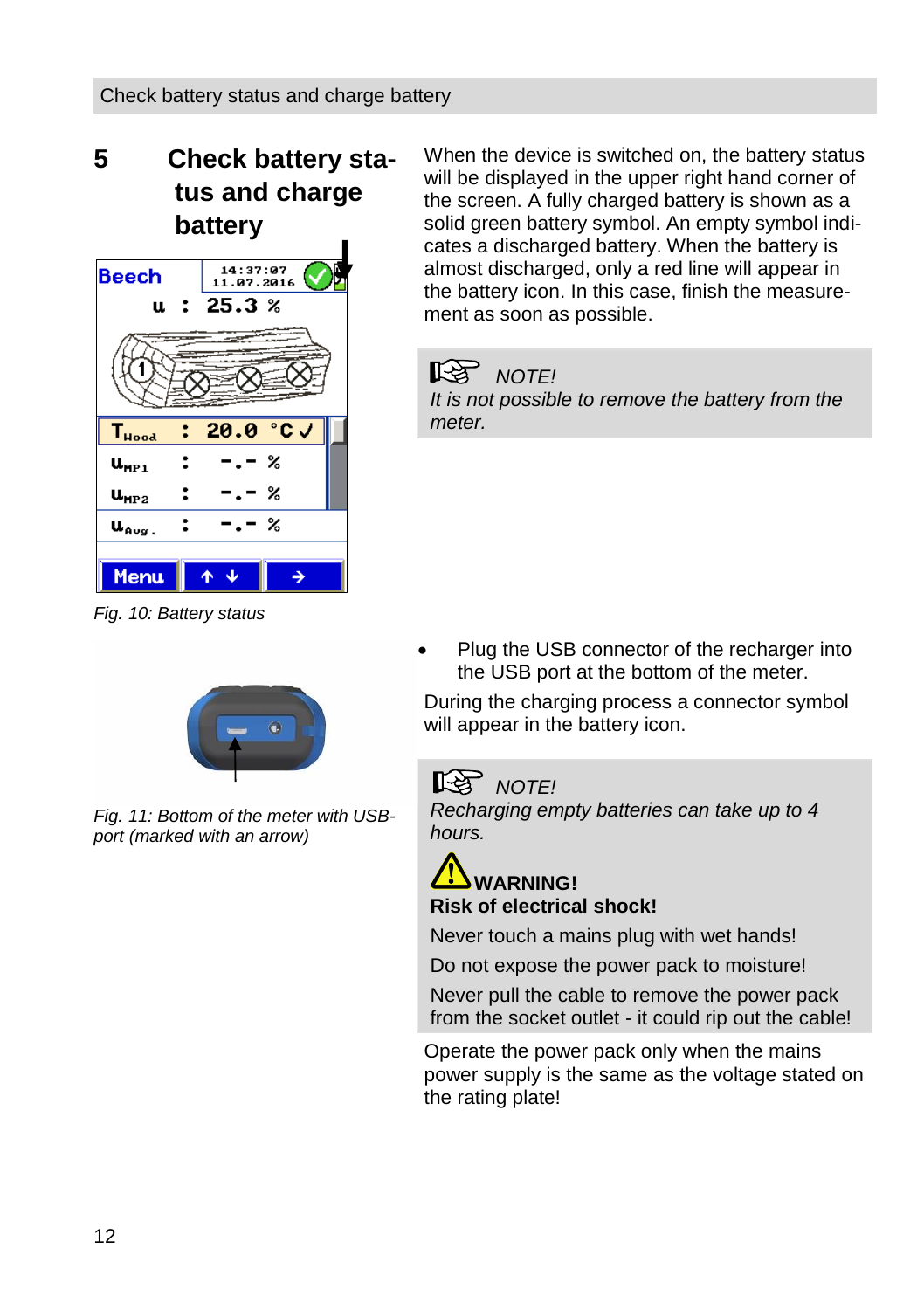# <span id="page-12-0"></span>**6 Measuring the wood moisture of logs**

The Wöhler HF 550 can measure the wood moisture of logs according to VDI 4206, part 4. This measurement is based on a resistance measurement. In order to obtain an exact measurement, the respective material is considered.

The wood moisture depends on the temperature of the material. For this reason, the wood temperature must be measured at first. The meter will automatically perform a temperature compensation afterwars.

# *NOTE!*

*For measuring the wood moisture of logs the Hammer Probe or the Lance Probe must be connected to the meter.* 

## <span id="page-12-1"></span>**6.1 Theoretical background**

The resistance measurement uses the needles of the Hammer Probe or the Lance Probe. The meter will automatically determine the wood moisture u. This is the water mass  $m_w$  bound in the fuel and related to the absolute dry fuel mass  $m_B$  according to equation (1):

$$
u=\frac{m_w}{m_B}\cdot 100\%
$$

Equation 1

Explanation:

 $u =$  wood moisture

 $m_w$  = water mass bound in the wood

 $m_b$  = absolute dry fuel mass

⊮िक्ष *NOTE! According to the above equation the wood moisture may be higher than 100 %.*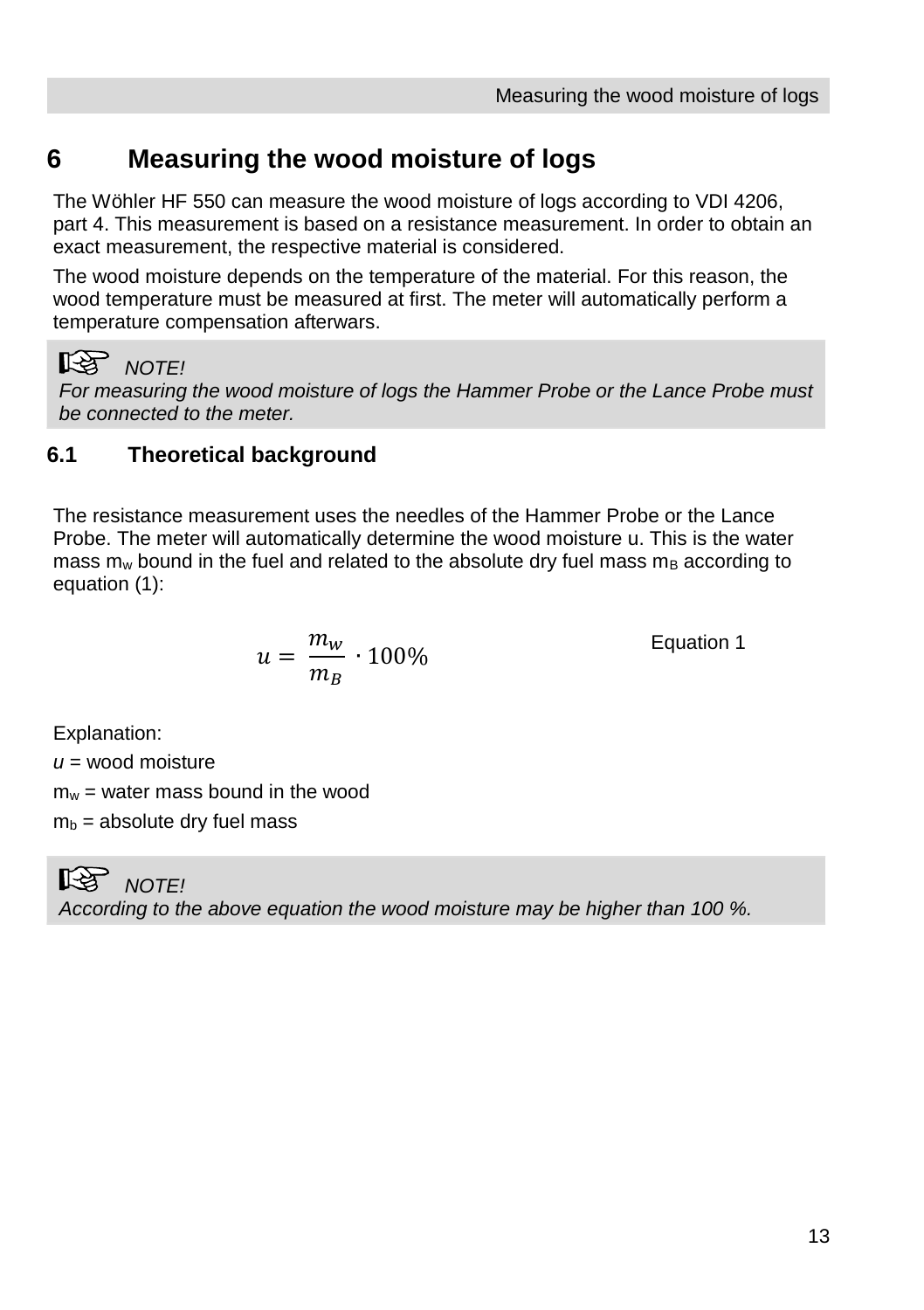The wood moisture must not be confused with the water content. The water content is the water mass related to the total mass of fuel and water (wet basis).

$$
w = \frac{m_w}{m_B + m_w} \cdot 100\,\%
$$
 Equation 2

Explanation:

 $w =$  water content  $m_w$  = water mass bound to wood  $m<sub>B</sub>$  = absolute dry fuel mass

The wood moisture can be converted to the water content as follows:

$$
w = \frac{u}{1+u} \cdot 100\%
$$
 Equation 3

Explanation:

*w* = water content  $u =$  wood moisture

### <span id="page-13-0"></span>**6.2 Connecting the Probe**

For the determination of the wood moisture it is necessary to connect two probes to the meter :

- 1. Temperature probe, connection at the top of the meter, see figure 1, part 1
- 2. Wood Moisture Probe (Hammer Probe or Lance Probe), connection at the bottom of the meter, see figure 1, part 5

# **CAUTION!**

Before the meter is used, a visual check of the meter and the probes must ensure that all functions work properly.

Before start measuring, check that the needles/electrodes of the Hammer Probe or Lance Probe are not bent. If the electrodes are bent, the distance will not be 25 mm any more, so that the measurement result may not be correct.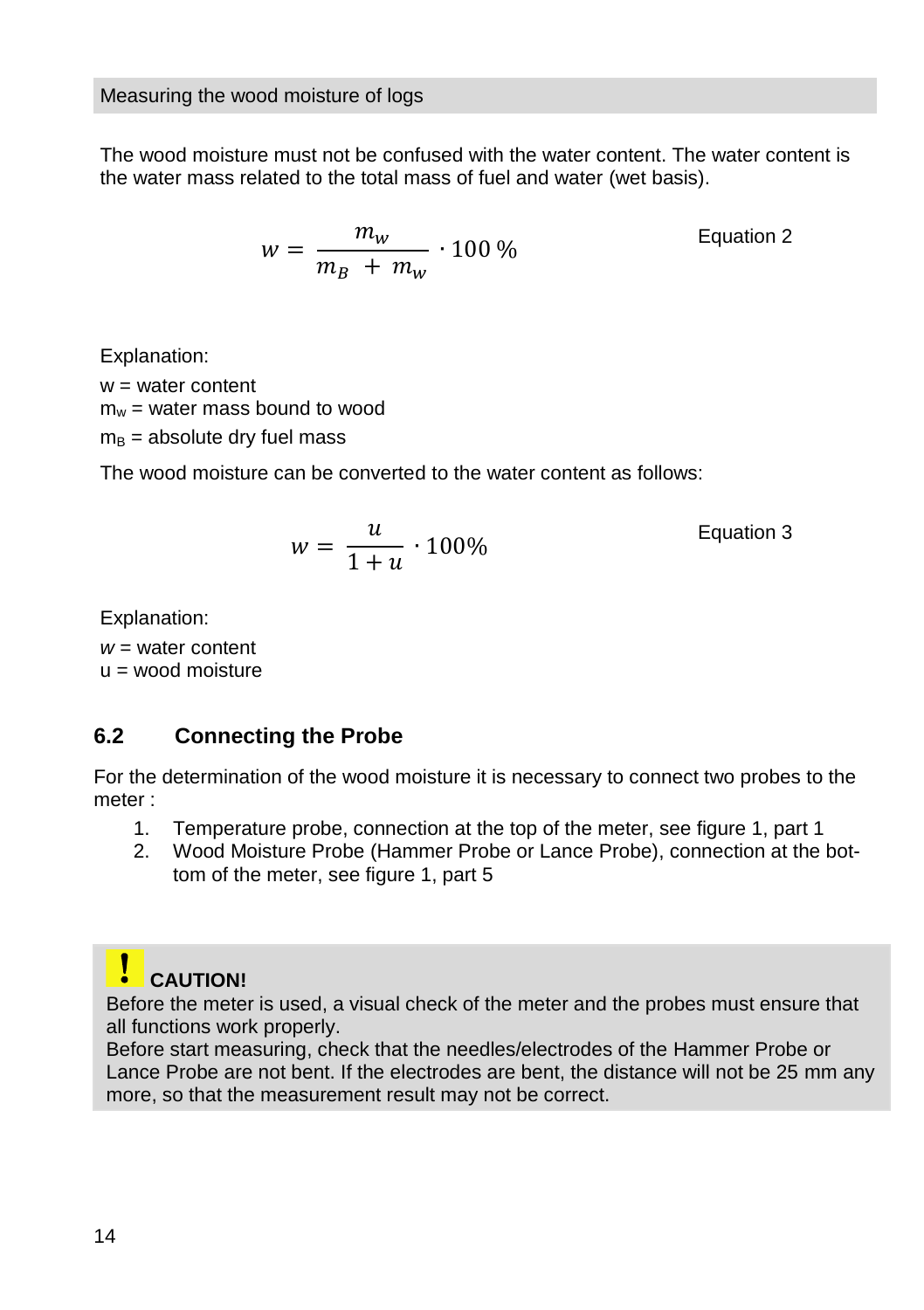

 Plug the Temperature probe into the correspondent port at the top of the meter, see figure 1, part 1.

# **ISS** NOTE!

*The (+) plug is smaller than the (-) plug. Therefore it is only possible to plug in the temperature probe in the correct direction.*

*Fig. 12: Top of the meter with temperature probe connected.* 

![](_page_14_Picture_6.jpeg)

*Fig. 13: Bottom of the meter with Hammer Probe connected*

 Plug the jack of the Hammer Probe or the Lance Probe into the correspondent plug at the bottom of the meter, see figure 1, part 5.

# **NOTE!**

*The result of the resistance measurement will be more exact, if the Hammer Probe is used, because the needles of the probe can be inserted more deeply into the wood, so that humidity can even be measured in the inside of the wood.*

For using the Wöhler Hammer Probe please observe the manual of the Hammer Probe.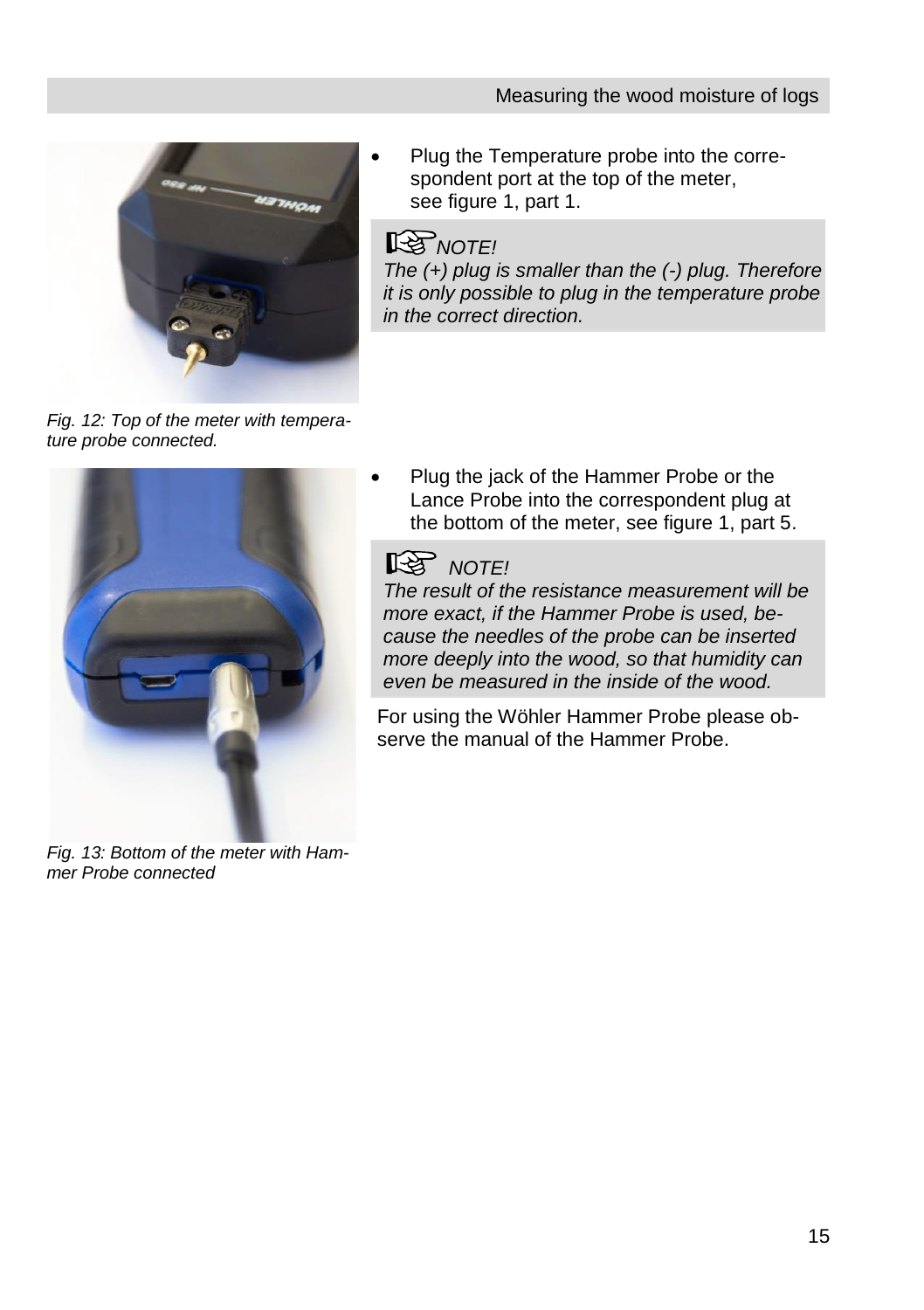<span id="page-15-0"></span>**6.3 Measuring •** Switch on the Meter, see chapter [4.1.](#page-9-1) After the self test, the meter will automatically switch to the measuring mode.

# **NOTE!**

*If there is no probe connected to the meter, or if the hammer or lance probe is connected to the meter, the measurement mode of firewood logs will automatically appear on screen. If the Wöhler FW 550 Moisture Scale is connected to the meter, when the Meter is switched on, go to the main menu, select "Select Probe" and then select "Log probe".*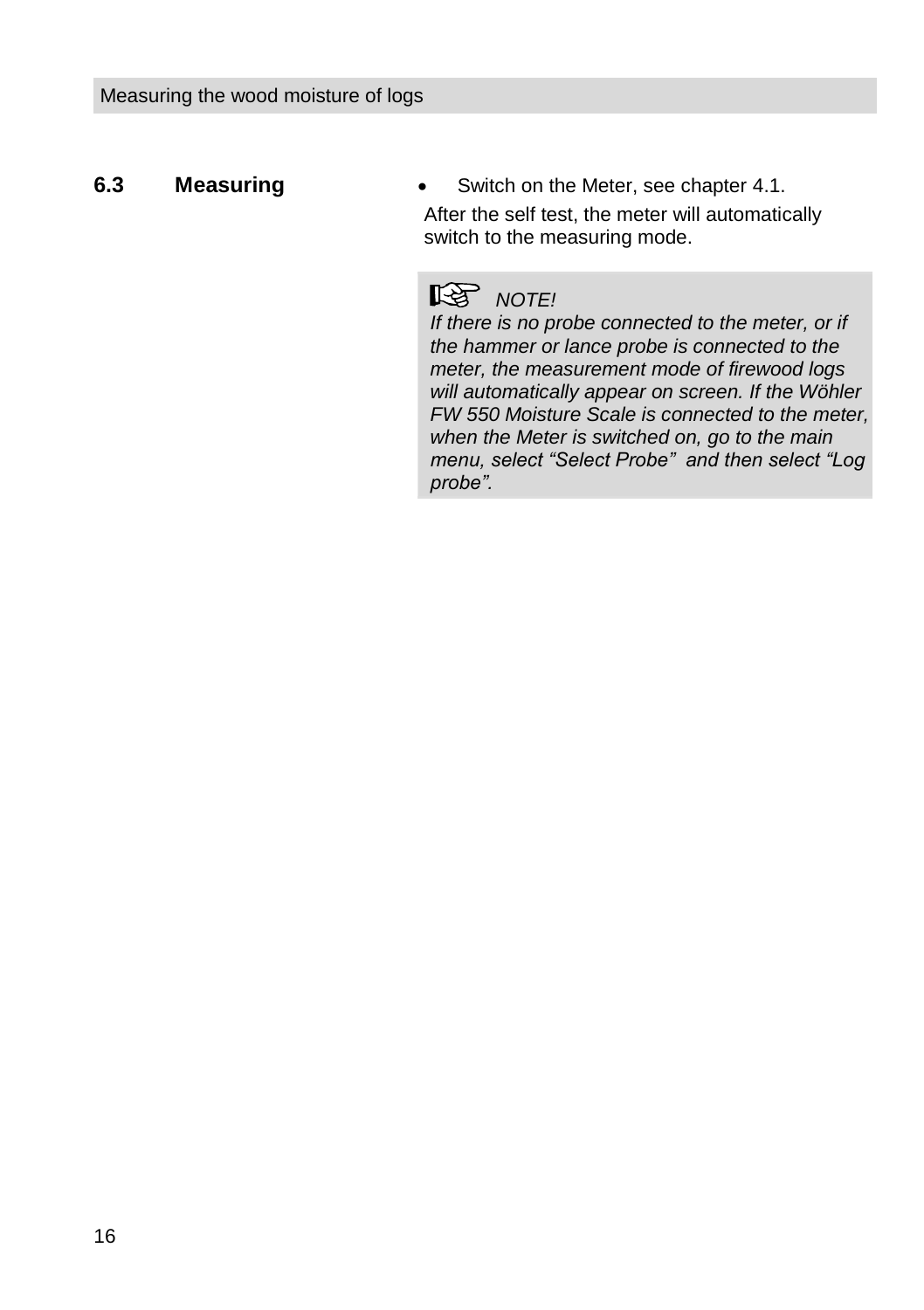![](_page_16_Figure_1.jpeg)

*Fig. 14: Measrurement screen: Logs*

- **Explanation** 1. Selected type of wood
	- 2. Date and time
	- 3. Battery status
	- 4. Actual reading of the wood moisture u
	- 5. Actual measurement point (red)
	- 6. Wood temperature
	- 7. U-value: measurement point 1, already saved
	- 8. U-value: Measurement Point 2, not measured yet
	- 9. Average u-value, calculated from the u-values that have already been saved.
	- 10. Menu- key
	- 11. Scroll
	- 12. Context sensitive key to save the value  $(\check{\phantom{a}})$ or to delete a value that has already been saved (trash can icon).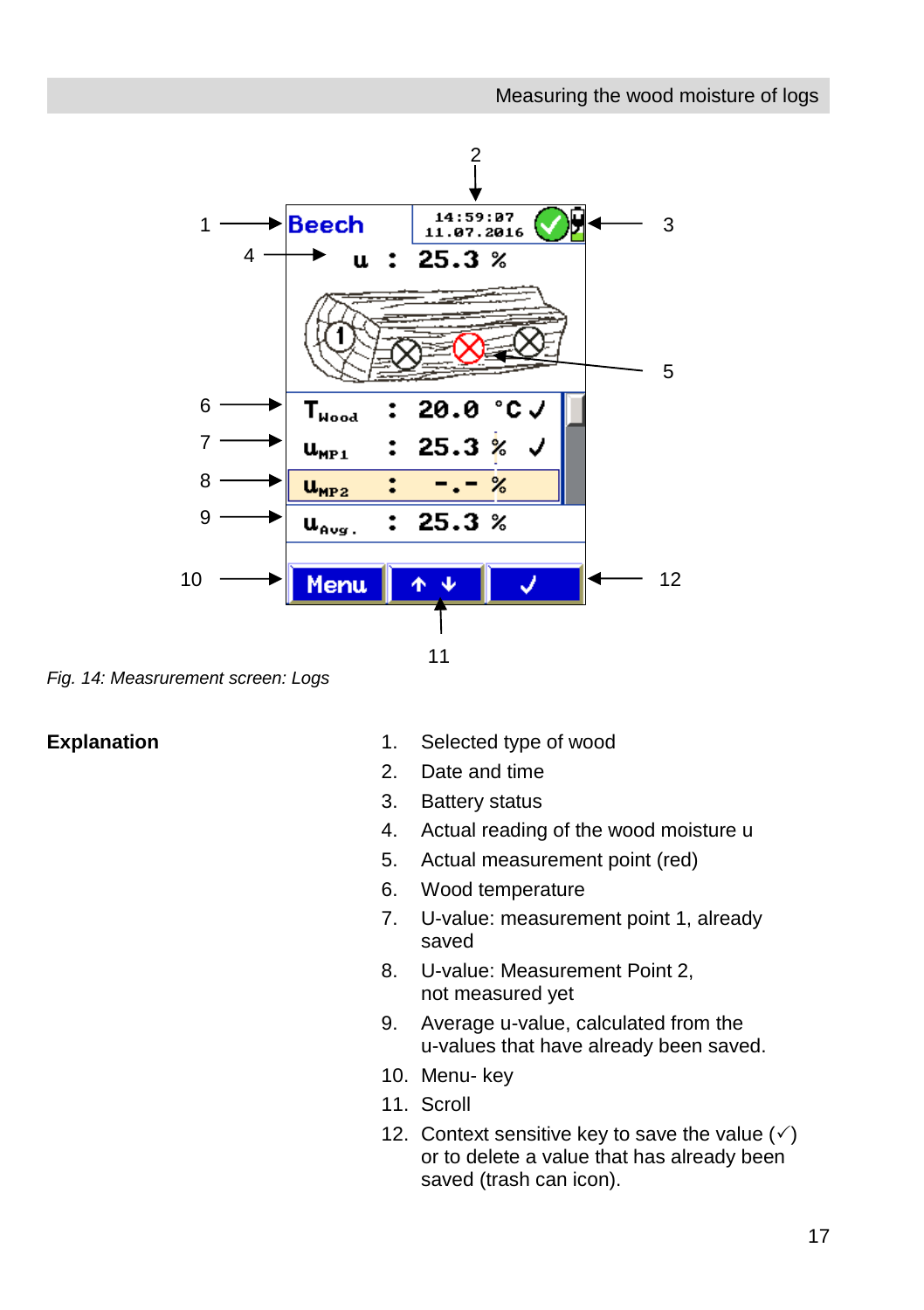The display is divided into a status, a menu and a readings segment.

The type of wood is shown in the left status segment. The status window is shown in the right status segment. It shows the time, the date and the battery status.

The readings segment shows the measured data and a drawing where the selected measured point is shown in red.

The menu segment is situated at the bottom of the display. It consists of three soft keys.

- Press the Menu-key to bring up the main menu.
- Select "Log Choice" and confirm with OK.

The user can select between 14 types of wood,see chapter [8.7.](#page-32-1)

- With the arrow keys go to the selected type of wood and confirm with OK.
- Press the "Escape"-key to exit the "Log choice"-menu.
- Press the "Escape"-key again, to bring up the measurement menu.

![](_page_17_Picture_11.jpeg)

*Fig. 15: "Log choice" menu to select the type of wood*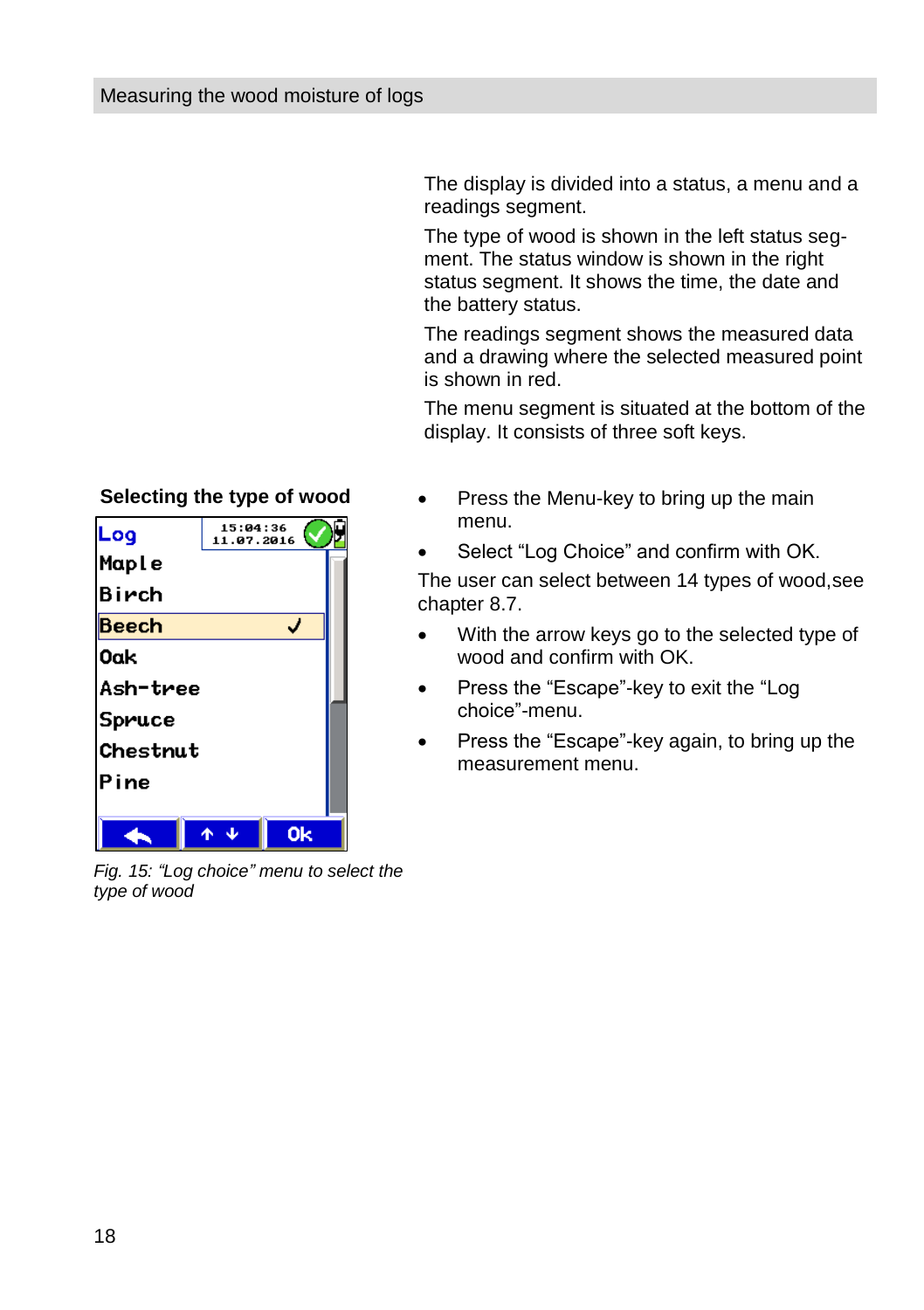## **Measuring**

![](_page_18_Picture_2.jpeg)

- Split the wood log in the middle and perform the measurement immediately at the inside part of the log.
- Drive the electrodes of the Lance Probe or the Hammer Probe into the material.

# **NOTE!**

*Measurements are to be performed diagonally to the direction of the fibres; in other words, a line drawn between the measurement needles would dissect the fibre of the wood.*

*Fig. 16: Driving in the Hammer Probe*

### **Average value**

![](_page_18_Figure_9.jpeg)

In general the wood moisture should be measured at three different points (see adjacent figure). The meter will automatically calculate the average of the three measurements. For a precise calculation of the result, this triple measurement has to be repeated three times. Therefore the meter proposes 9 measurement points in total.

*Fig. 17: Situation of the measurement points at the log*

**Please note the following points when performing the measure**when performing the measure-<br>ment:<br>**ment:** 

*Chose a measuring point without any knobs, resin or fissures.*

 Do not measure at the front side or at the exterior side of the split log.

# *NOTE!*

*The wood to be measured should have a temperature of 0°C to 30 °C.*

**Temperature Measurement** The Wöhler HF 550 will automatically perform a temperature compensation when measuring the wood moisture. Therefore it is necessary to measure the temperature before measuring the wood moisture.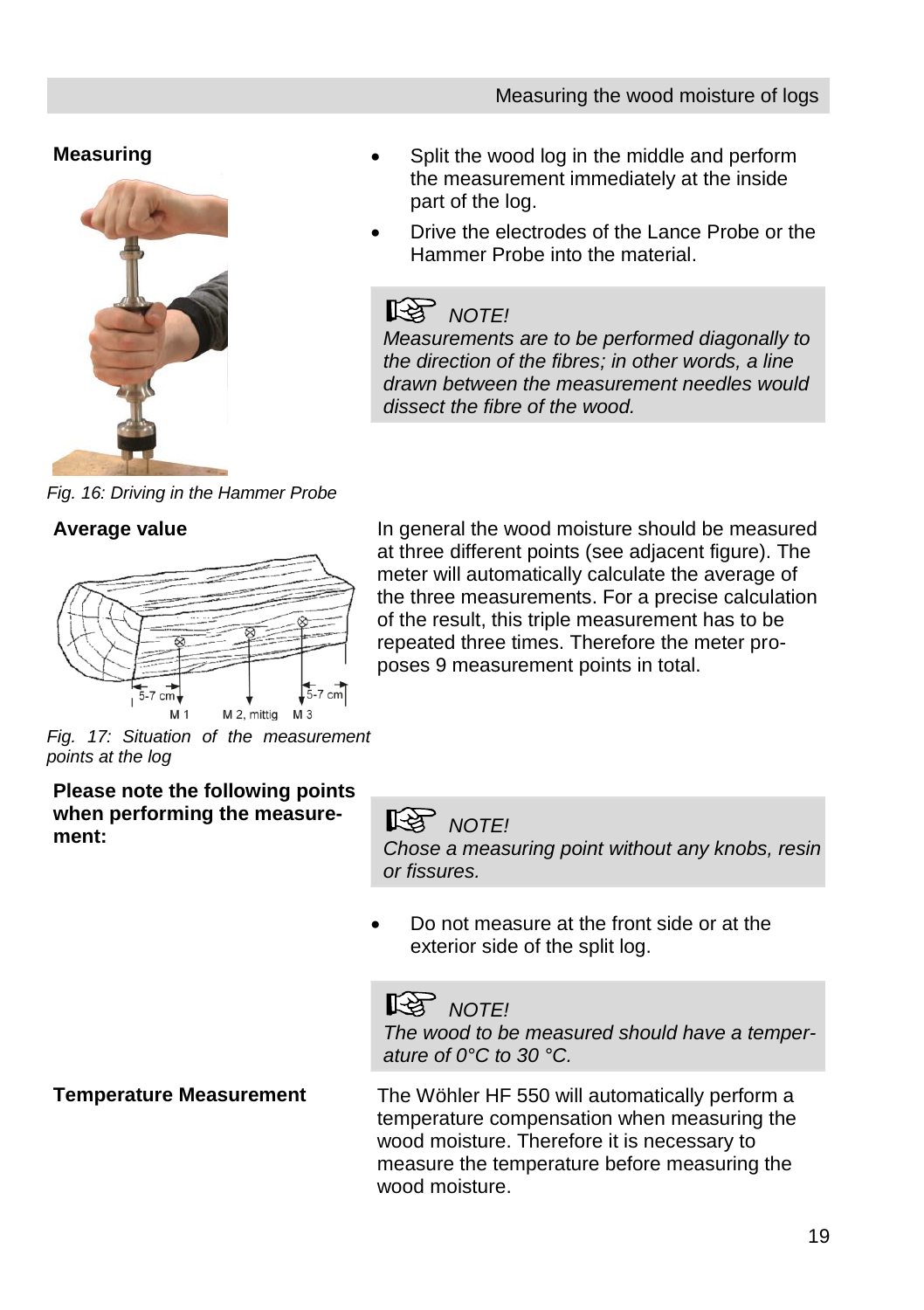#### Measuring the wood moisture of logs

![](_page_19_Picture_1.jpeg)

*Fig. 18: Temperature Measurement screen*

#### **Measurement 1**

![](_page_19_Figure_4.jpeg)

*Fig. 19: The wood moisture value of the Measurement Point 1 has been saved.*

# **NOTE!**

*We recommend to measure the wood temperature at the stock location of the wood.*

- With the arrow keys scroll to the temperature line  $T_{wood}$  see adjacent figure.
- Drive the needle of the temperature probe into the log.
- Wait some seconds until the temperature value is stable.
- Confirm by pressing  $\checkmark$ -key.

#### LQ 1 *NOTE!*

*You have the possibility to delete a temperature value that has already been saved by pressing the right key (trash icon) and to measure it again.*

If you do not have a temperature probe, it is possible to enter the temperature value manually:

- With the arrow keys scroll to the temperature line  $T_{wood}$  see adjacent figure.
- With the right arrow key select the temperature value and change it with the up and down arrow keys.
- With the up- and down arrow keys scroll to the first measurement point U<sub>MP1</sub>.
- At the first measurement point, drive the needles of the moisture probe (hammer probe or lance probe) into the wood.

The screen shows a drawing of a log with the current measurement point marked in red.

The current reading of the wood moisture u will be shown on screen above the drawing of the wood

Press  $\checkmark$ -key to save the reading of the first measurement.

# *NOTE!*

*You have the possibility to delete a value that has already been saved by pressing the right key (trash icon) and to measure it again. The trash icon will only appear, if you select the correspondent line.*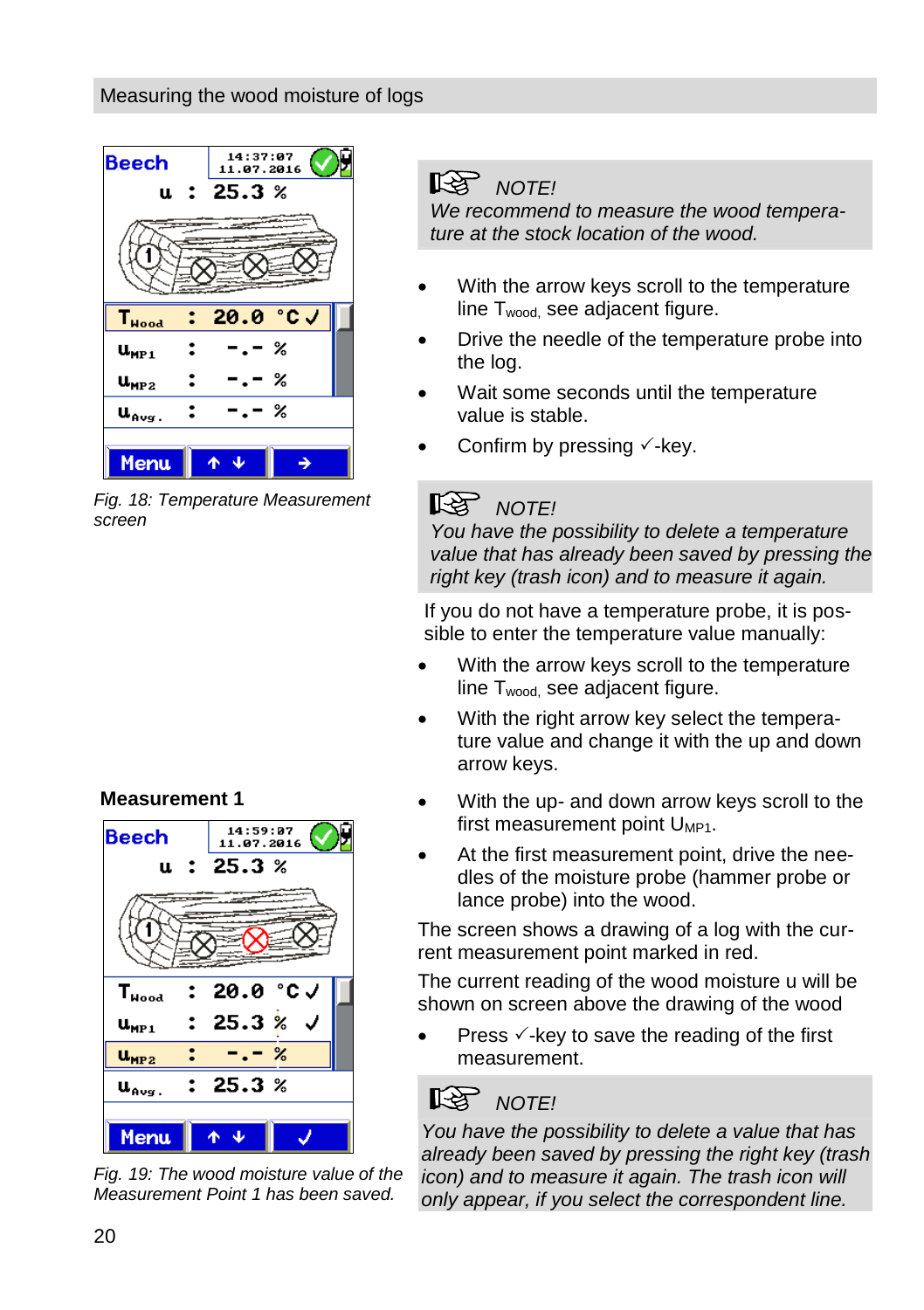#### **Measurement 2-9**

![](_page_20_Figure_2.jpeg)

*Fig. 20: The wood moisture value of the Measurement Point 2 has been saved.*

 With the arrow keys, scroll to the next measurement point

- Drive in the electrodes of the probe at the next measurement point of the log.
- Proceed as described for the measurement point 1.

At the bottom of the readings segment, the average u-value will be displayed. The meter calculates the average value automatically from the values that have already been measured.

**After the measurement** After the measurement, the readings can be saved in a customers file or printed, see chapter [8.5.](#page-31-0)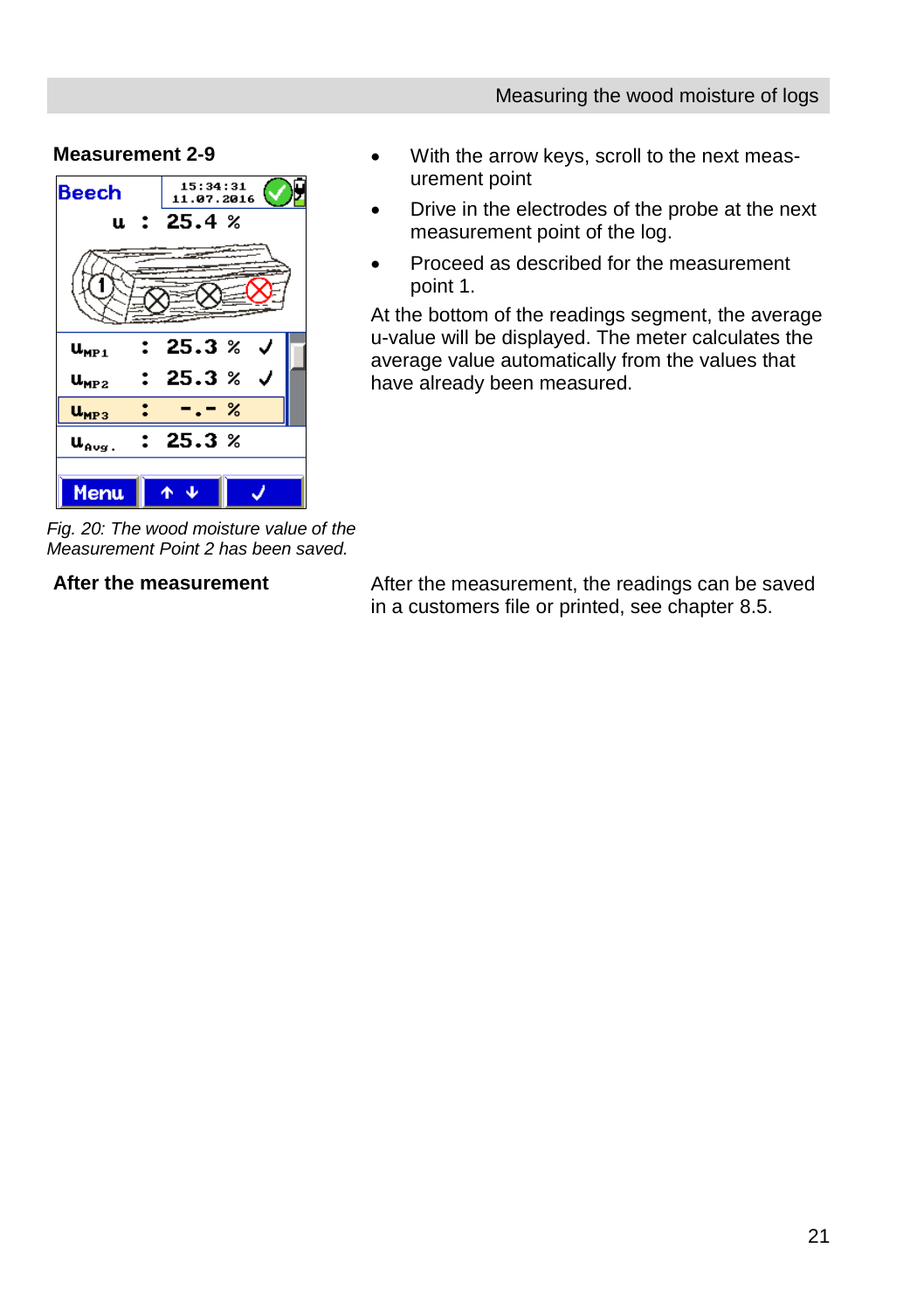# <span id="page-21-0"></span>**7 Moisture Measurement of bulk material**

The Wöhler HF 550 can determine the moisture of bulk material (wood chips, pellets and cereals).

## *NOTE!*

*For the moisture measurement of bulk material the Wöhler FW 550 Moisture Scale must be connected to the meter. If the Wöhler FW 550 Moisture Scale has not been connected to the meter, when the Meter is switched on, go to the main menu, select "Select Probe" and then select "Moisture Probe".*

# **CAUTION!**

Always transport the Moisture Scale in the correspondent plastic case Wöhler HF 550 (see accessories).

Otherwise the bottom plate or the surface coating could be damaged. In this case a correct measurement will not be possible any more.

#### <span id="page-21-1"></span>**7.1 Measurement procedure**

First, the user has to select the type of bulk material in the meter. After that he will determine the mass of the bulk sample with the moisture scale .

The meter will now determine the moisture u or the water content w.

The user can as well measure the temperature of the bulk material with the meter for documentation purposes.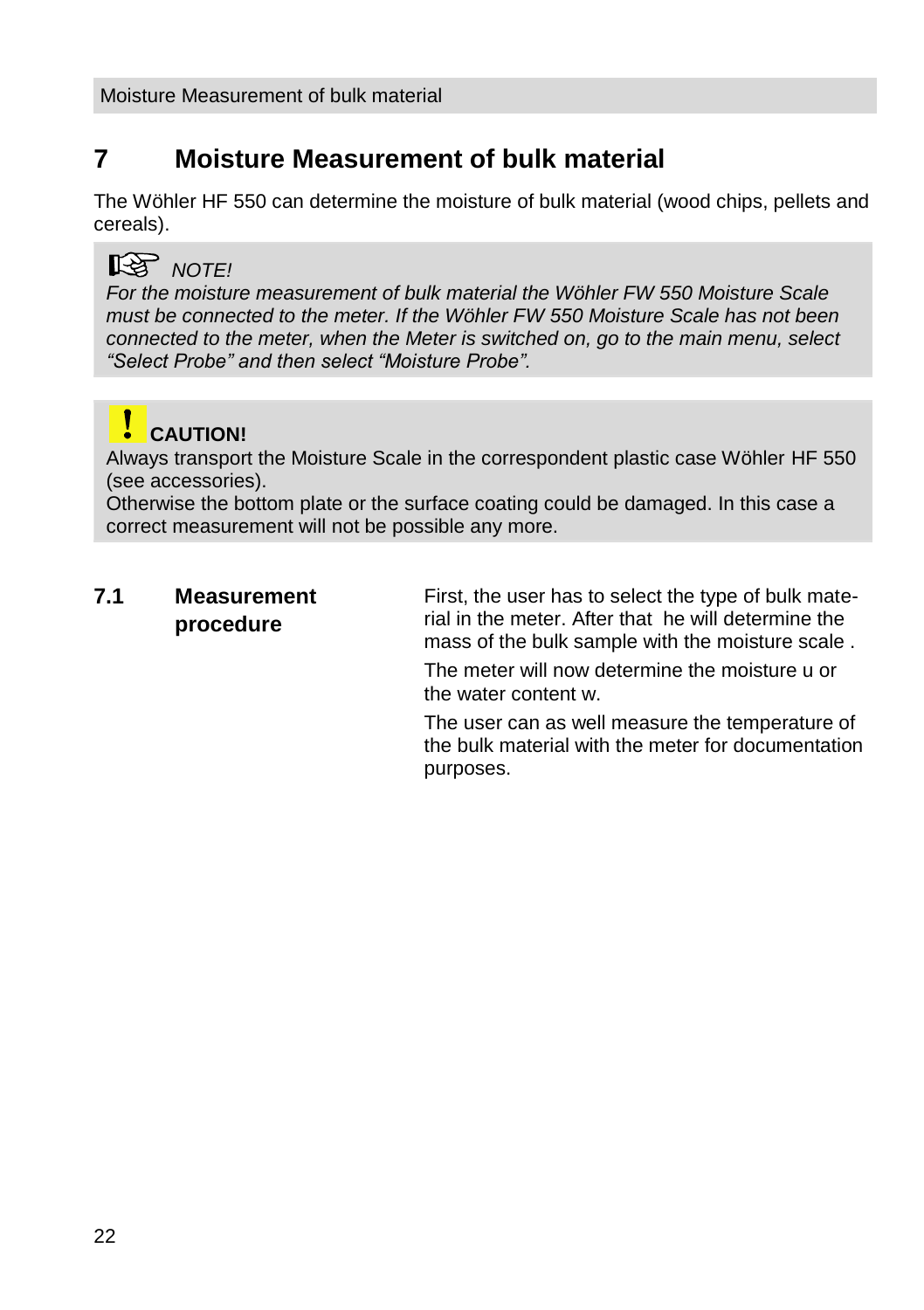# <span id="page-22-0"></span>**7.2 Preparation of the measurement**

<span id="page-22-1"></span>**7.2.1 Positioning the Moisture Scale**

![](_page_22_Picture_3.jpeg)

Place the scale on a flat clean surface.

### **CAUTION!**

*The cylinder of the scale has a rugged surface coating. Nevertheless, take care that the coating will not be damaged. An undamaged surface coating is absolutely necessary for a correct measurement result.* 

*Fig. 21: Wöhler FW 550 Moisture Scale with cylinder (1), base plate (2), calibration socket for the test laboratory (3). cable connection (4) and electrode (5).*

#### <span id="page-22-2"></span>**7.2.2 Connections**

![](_page_22_Picture_9.jpeg)

*Fig. 22: Bottom of the meter with temperature probe connected.* 

 Plug the Temperature probe into the correspondent connection jack at the bottom of the meter, see figure 1, part 1.

# **NOTE!**

*The (+) plug is smaller than the (-) plug. Therefore it is only possible to plug in the temperature probe in the correct direction.*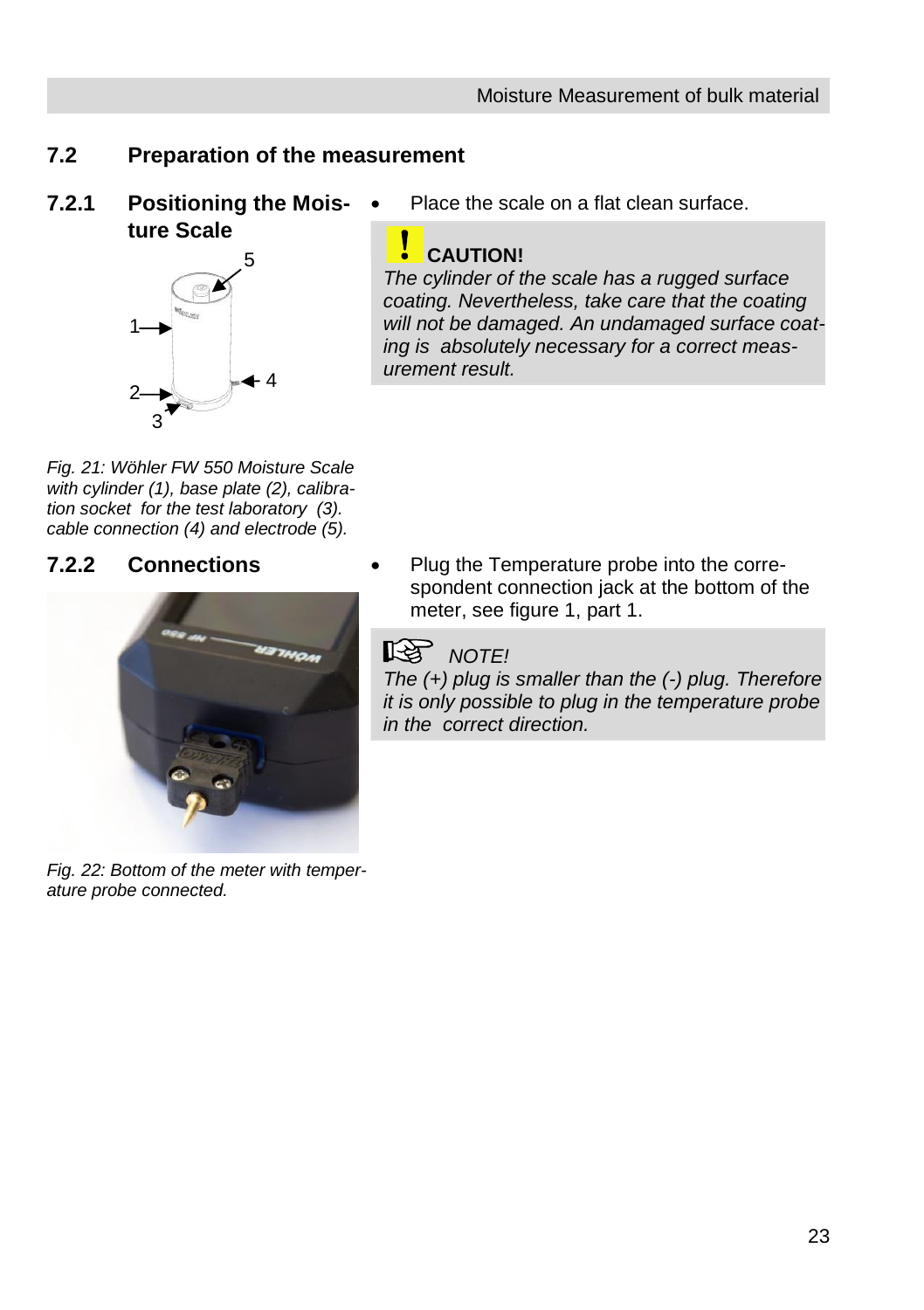#### Moisture Measurement of bulk material

![](_page_23_Picture_1.jpeg)

*Fig. 23: Bottom of the meter with Moisture Scale connected.* 

**Selection of the bulk material**

| Log          | 15:04:36<br>11.07.2016 |  |
|--------------|------------------------|--|
| Maple        |                        |  |
| Birch        |                        |  |
| <b>Beech</b> |                        |  |
| 0ak          |                        |  |
| Ash-tree     |                        |  |
| Spruce       |                        |  |
| Chestnut     |                        |  |
| Pine         |                        |  |
|              |                        |  |
|              |                        |  |

*Fig. 24: Selection of the bulk material*

 Connect the Wöhler FW 550 Moisture Scale to the meter. Plug the cable of the Moisture Scale into the sleeve at the bottom of the meter, see fig. 1, part 5.

<span id="page-23-0"></span>**7.3 Measuring CE CE** Switch on the meter.

After the self-test the meter will automatically display the measurement mode for bulk material, if the Moisture Scale is connected.

- Press the menu key to open the menu.
- Select "Bulk choice".
- Select the material: Pellets, woodchip, barley, oat, maize, rape, rye, triticale or wheat.
- Press OK to confirm.

The meter will save your selection and the measurement mode will automatically be displayed.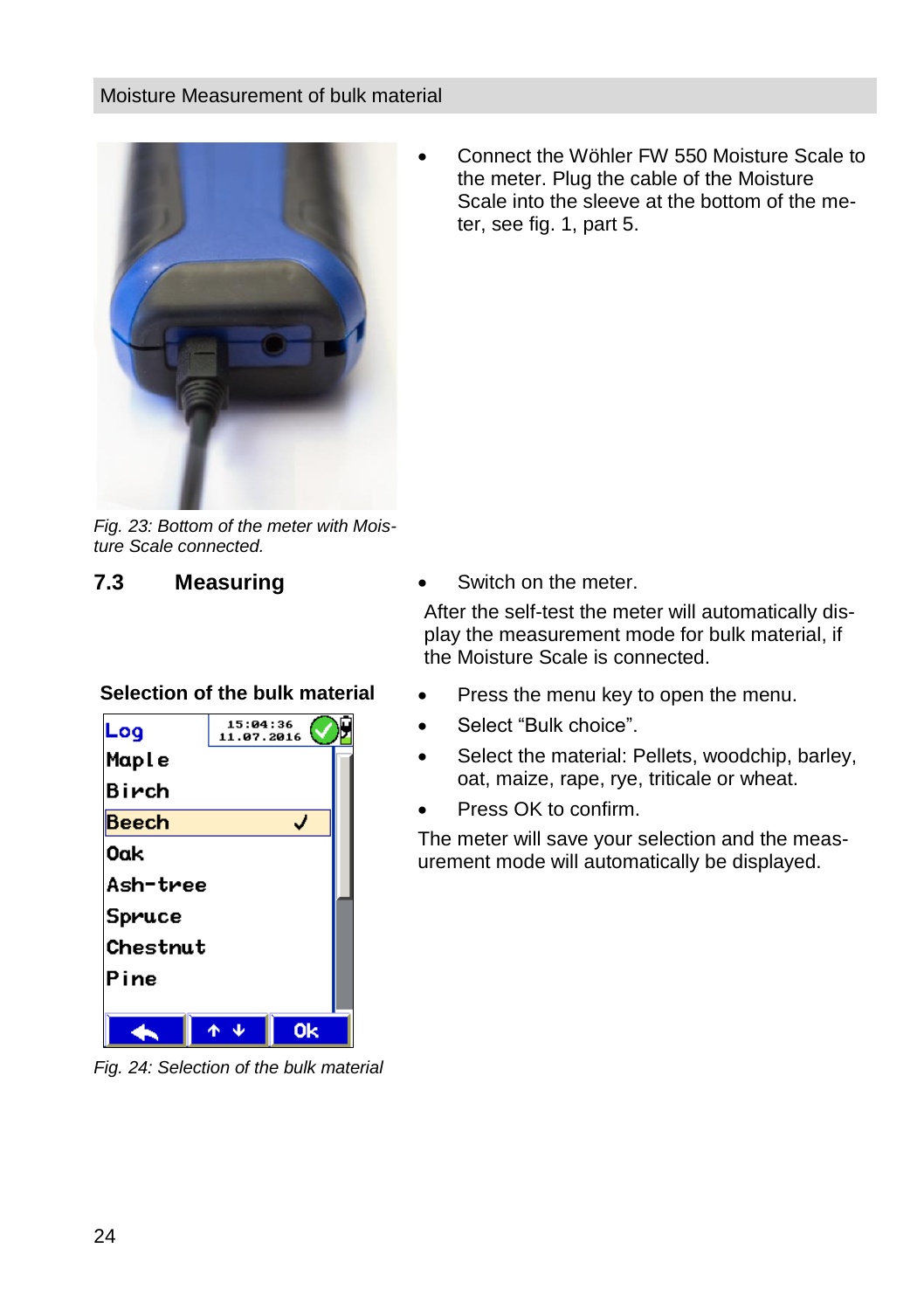![](_page_24_Figure_1.jpeg)

 $1<sub>0</sub>$ 

*Fig. 25: Measurement mode "bulk material"* 0

- **Explanation** 1. Sample material (woodships, pellets or grain)
	- 2. Date and time
	- 3. Battery condition
	- 4. Charging level of the Moisture Scale
	- 5. Next step
	- 6. Material temperature
	- 7. Mass m of the sample
	- 8. Moisture value of the sample
	- 9. Menu- key
	- 10. Arrow-key for scrolling
	- 11. Context sensitive key to save the value  $(\check{\phantom{a}})$ or to delete a value that has already been saved (trash can icon).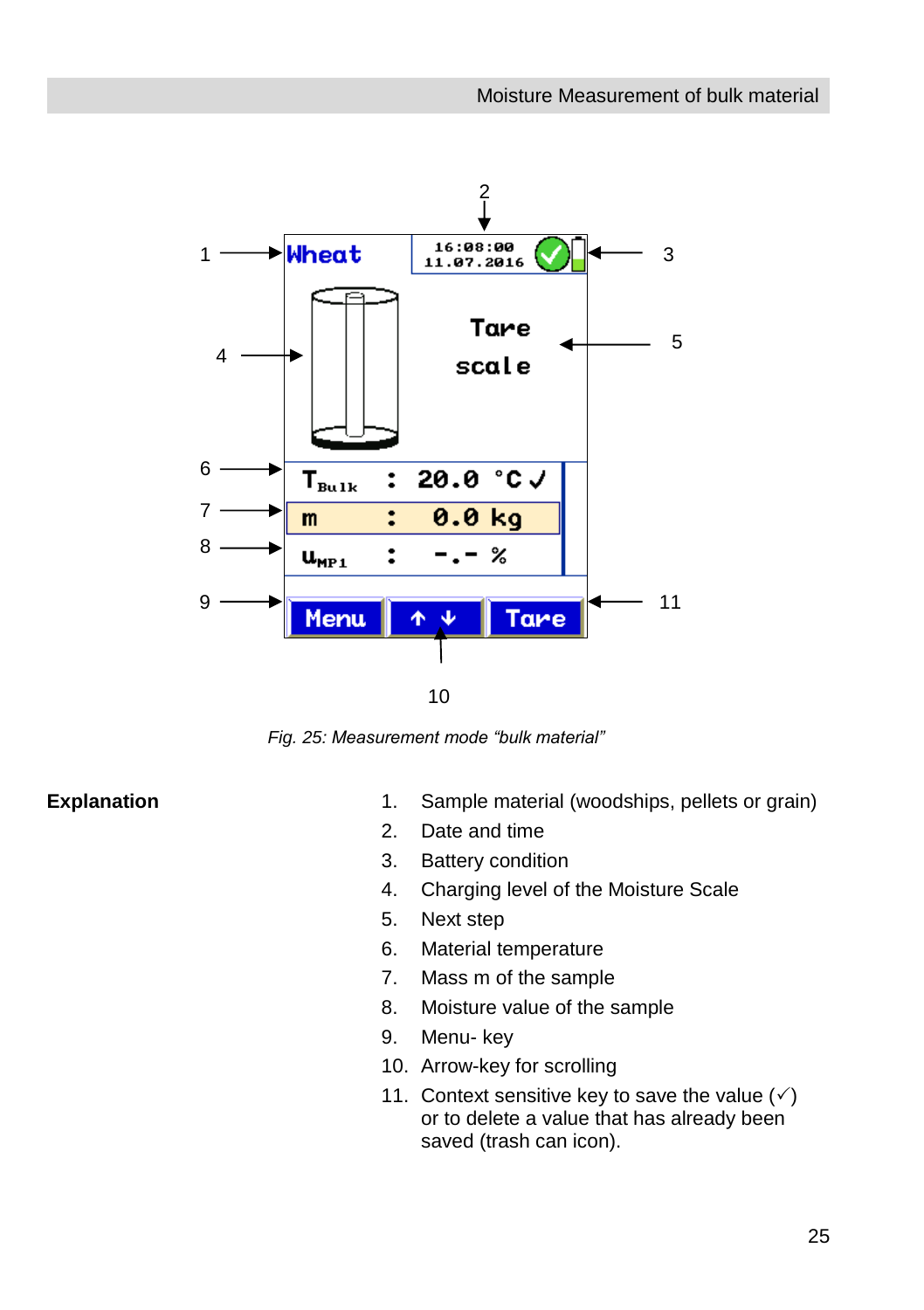#### Moisture Measurement of bulk material

#### **Temperature Measurement**

![](_page_25_Figure_2.jpeg)

*Fig. 26: Temperature Measurement*

#### **Determination of the mass**

![](_page_25_Figure_5.jpeg)

*Fig. 27: Zeroing the Moisture Scale with the tare key.* 

- Use the arrow keys to go to the temperature line  $(T_{\text{Bulk}})$ .
- Place the temperature probe in the bulk material.
- As soon as the temperature value is shown stable, confirm the value with the  $\checkmark$ -key.

The meter will save the temperature value  $T_{\text{Bulk}}$ . On screen a hook will appear next to the temperature value.

The temperature value is used for documentation purposes.

![](_page_25_Picture_12.jpeg)

*After the temperature value has been saved, a bin icon will appear at the right bottom of the corner, if the temperature line is highlighted. Press the bin key to delete the temperature value and start a new temperature measurement.* 

- With the arrow keys go to the second line (mass m).
- Press the tare key to zero the moisture scale.

The Moisture Scale will be adjusted to zero. After that the message "Fill scale" appears on screen.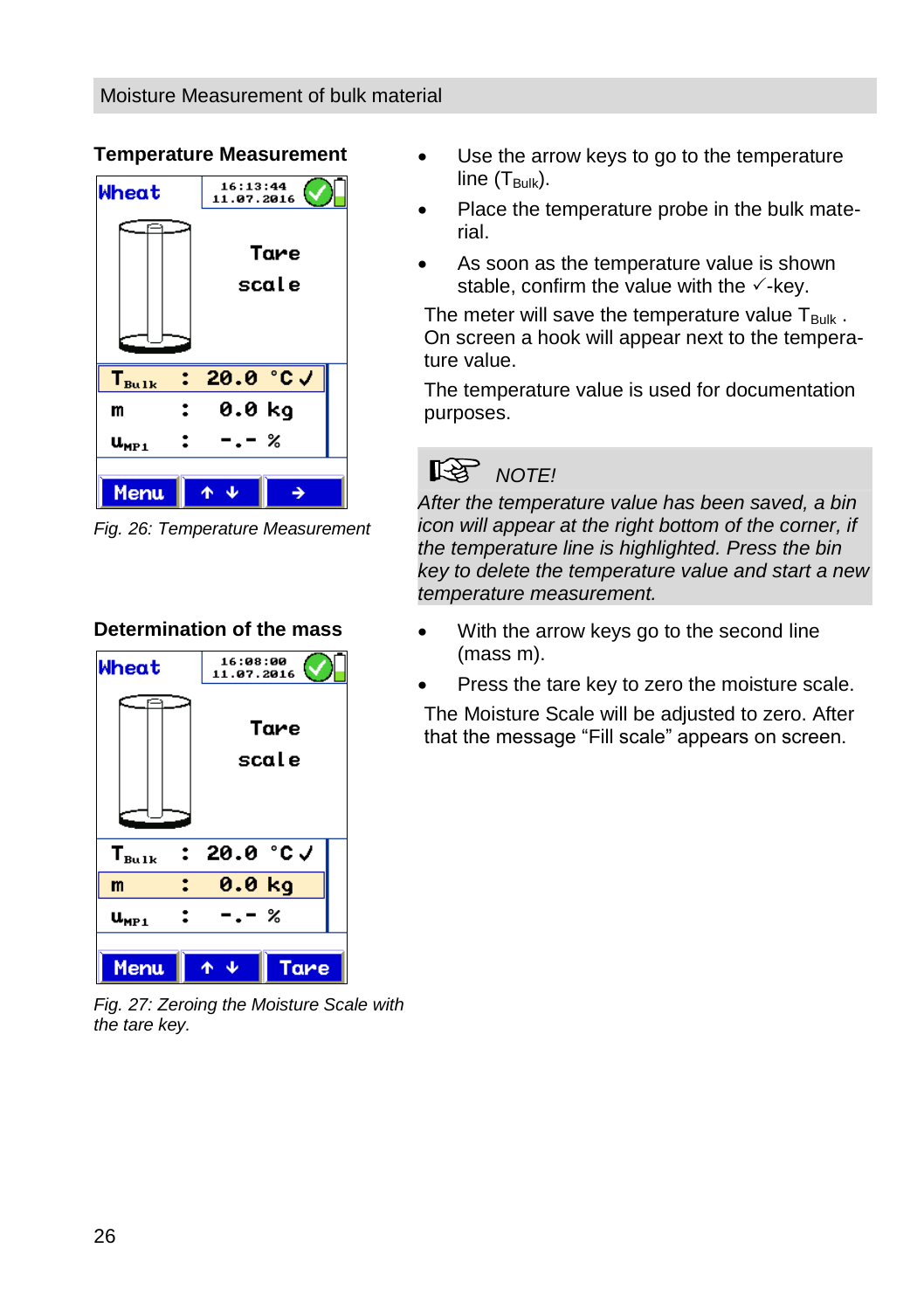![](_page_26_Picture_1.jpeg)

*Fig. 28: Filling the Moisture Scale with the bulk material*

![](_page_26_Figure_3.jpeg)

# **CAUTION!**

*Take care that the cylinder of the scale is dry, clean and not damaged.*

 Fill the sample into the cylinder of the Moisture Scale.

# **NOTE!**

*For charging the cylinder, it is possible to use the filling cup.*

The display of the meter shows whether sufficient sample material has been filled in:

Grey bar on the electrode: Increase amount > More sample material has to be filled into the scale

Green bar on the electrode: sufficient amount > the sample is perfect

Red bar on the electrode: Decrease amount > Reduce sample size

*Fig. 29: Display after zeroing, when no material has been filled in.*

![](_page_26_Figure_14.jpeg)

- As soon as sufficient bulk material has been filled in, a green electrode will appear in the display. At the same time the moisture value u will appear in the bottom line of the readings segment.
- Use the arrow keys to go to the u readings line.
- Save the u- value by pressing the  $\checkmark$ -key.

*Fig. 30: Reading of the moisture valu u*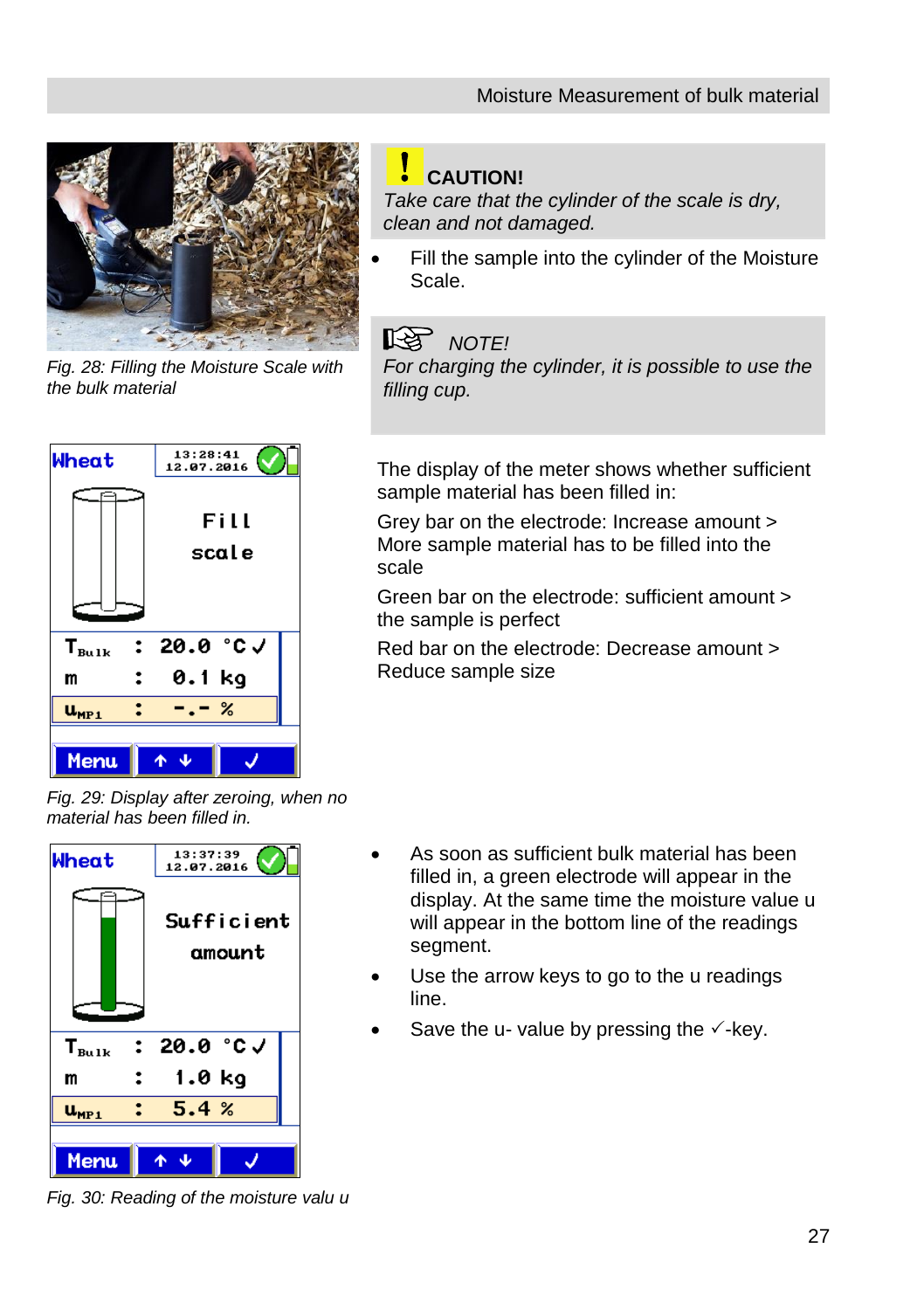| Average                                                | 13:42:51<br>12.07.2016 |
|--------------------------------------------------------|------------------------|
| $\mathbf{u}_{\texttt{MP1}}$                            | 5.4%                   |
| $\mathbf{u}_{\texttt{MP2}}$<br>፡                       | -.-%                   |
| :<br>$\mathbf{u}_\mathtt{MP3}$                         | -.-%                   |
| :<br>$\mathsf{u}_\mathtt{MP4}$                         | - . – %                |
| :<br>u <sub>mp5</sub>                                  | -.-%                   |
| :<br>$\mathbf{u}_{\texttt{MP6}}$                       | - . – %                |
| U <sub>MP 7</sub><br>2                                 | - . – %                |
| $\mathbf{u}_{\mathbf{A} \mathbf{v} \mathbf{g}}$ .<br>∶ | 5.4%                   |
|                                                        |                        |
| <b>Menu</b>                                            | 而<br>^                 |

*Fig. 31: Displaying the average after the measurement.* 

| Average                          | 13:48:50<br>12.07.2016 |  |
|----------------------------------|------------------------|--|
| $\mathbf{u}_{\texttt{MP1}}$      | 5.4%<br>J              |  |
| $\mathbf{u_{MP2}}$               | 10.9%                  |  |
| $\mathbf{u}_{\texttt{MP3}}$      | -.-%                   |  |
| $\mathsf{u}_{\mathsf{MP4}}$      | - . – %                |  |
| 2<br>$\mathbf{u}_{\texttt{MP5}}$ | -.-%                   |  |
| $\mathbf{u}_{\texttt{MP6}}$      | - . - %                |  |
| :<br>Ա <sub>МР 7</sub>           | -.-%                   |  |
| $\mathbf{u}_{\mathbf{avg}}$ .    | 8.2%                   |  |
|                                  |                        |  |
| Menu                             | 而                      |  |

*Fig. 32: Average display after two measurements. The average of the measured values is displayed at the bottom of the readings segment.*

The average screen will appear.

- The  $U_{MP1}$  reading will be marked by a hook.
- If you want to repeat the measurement, delete the value with the right key (bin icon).

# **NOTE!**

*For a more representative measurement result, repeat the measurement serveral times with different samples. The meter will calculate the arithmetic averate from the readings.*

- With the arrow-keys go to the next measurement point.
- Confirm by pressing  $\checkmark$ -key.

The measurement display will appear.

 Perform another measurement with another representative sample.

After every measurement the average-display will appear. The last line of the readings segment will always display the average of the values measured up to that moment.

**After the measurement** After the measurement, the readings can be saved in a customers file and/or they can be printed.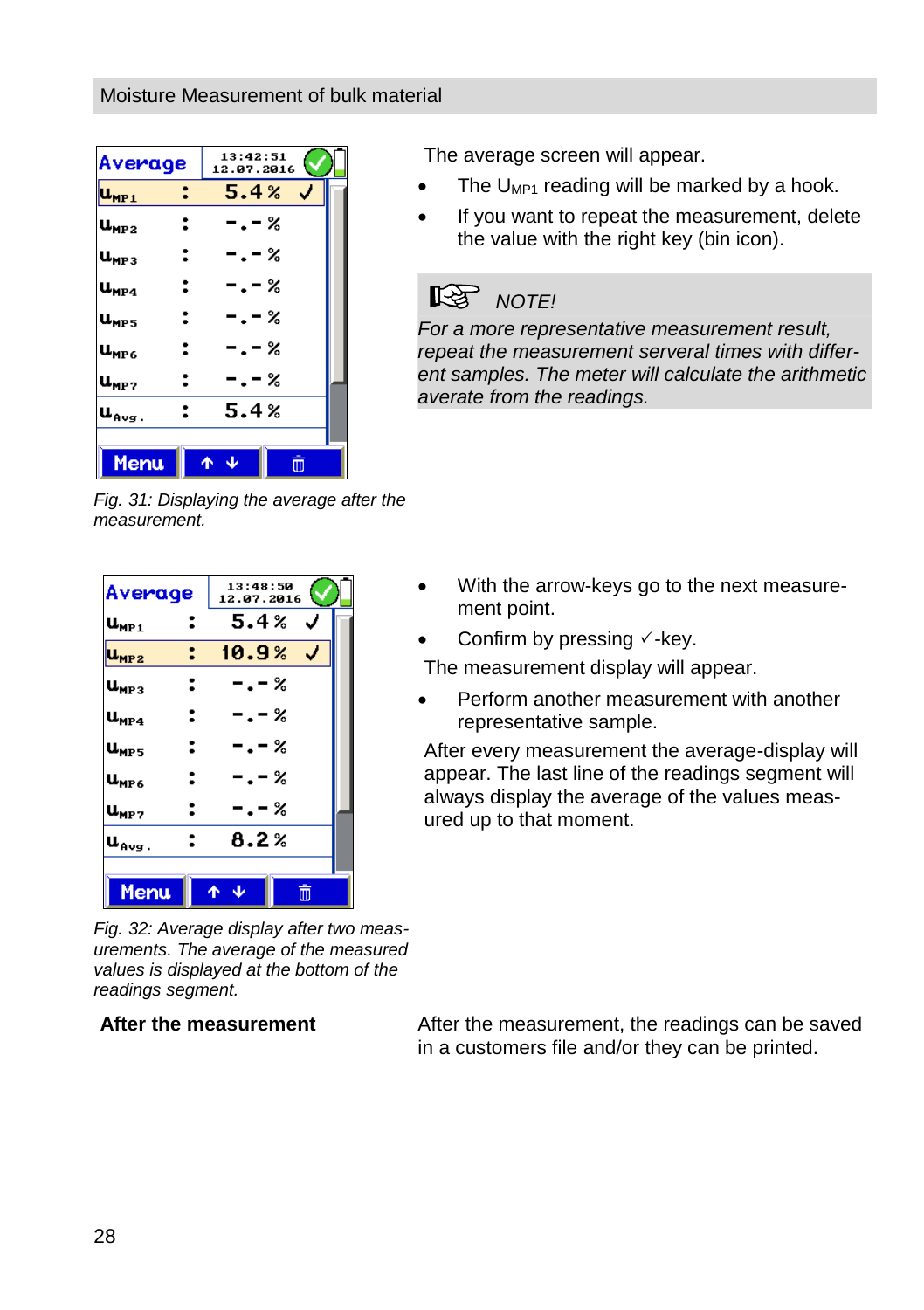# <span id="page-28-0"></span>**8 Main menu**

- In measurement mode, press the left key " Menu" to open the main menu.
- With the arrow keys select a sub menu. Confirm with **OK** to enter the sub menu.
- To return from the menu to the measurement mode, press **Escape**.

# **NOTE!**

*The main menu depends on the measurement mode (Log Probe or Moisture Scale).* 

<span id="page-28-1"></span>**8.1 Moisture Measurement**  The sub menu "Moisture Measurement" offers the **Delete old measurement** possibility to delete the last measurement completely.

![](_page_28_Picture_8.jpeg)

*Fig. 33: Sub menu "moisture measurement"* 

# **NOTE!**

*If you only want to delete some readings, you can do that in the measurement mode with the trash icon.*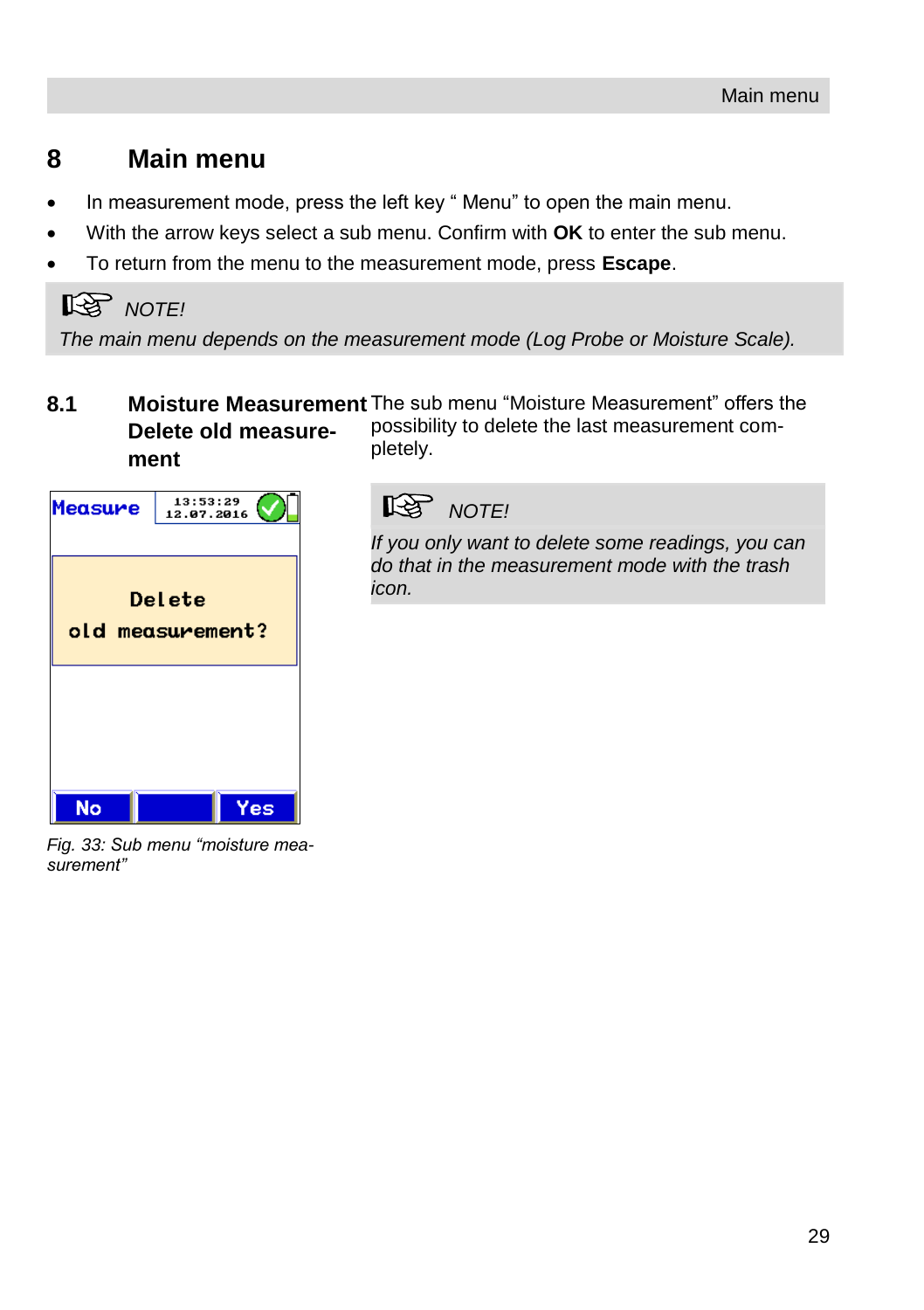# <span id="page-29-0"></span>**rial**

#### <span id="page-29-1"></span>**8.2.1 Log choice (in mode)**

| Maple        |    |
|--------------|----|
| Birch        |    |
| <b>Beech</b> |    |
| 0ak          |    |
| Ash-tree     |    |
| Spruce       |    |
| Chestnut     |    |
| Pine         |    |
|              |    |
|              | Ωk |

*Fig. 34: Sub menu "Log choice"*

**8.2 Selection of the mate-**Depending on the selected measurement mode (Log probe or Moisture scale) the second sub menu is "Log choice" or "Bulk choice".

> Before measuring the moisture of logs, select the type of wood in the menu "Log choice".

The following 14 types of wood are available: Maple, birch, beech, oak, ash-tree, spruce, chestnut, pine, larch, lime, poplar, plane, fir, elm. A hook appears next to the selected type of wood.

 With the arrow keys go to the selected type of wood and confirm with OK.

# *NOTE!*

*After switching on and off the meter, the selected type of wood will stay active until you select another type of wood.* 

- Press the "Escape"-key to exit the log choice menu.
- Press the "Escape"-key again, to bring up the measurement menu.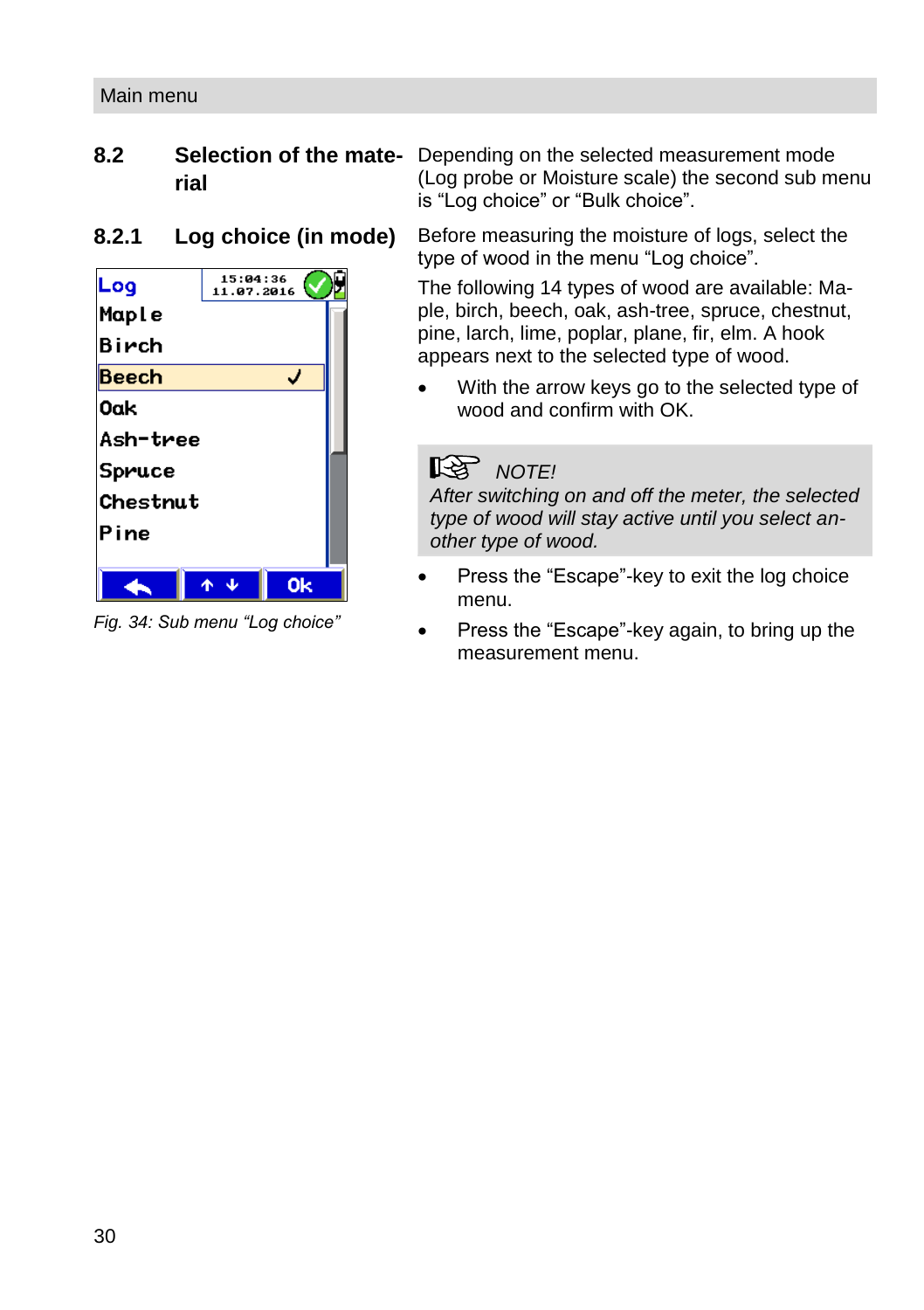<span id="page-30-0"></span>**8.2.2 Bulk choice (when the**  Before measuring the moisture of bulk material, **Moisture Scale is con-** select the type of bulk: Pellets, woodchips or grain. **nected.)**

![](_page_30_Picture_2.jpeg)

*Fig. 35: Selection of the bulk material*

Select "Bulk choice" in the main menu.

 With the arrow keys go to the selected type of bulk and confirm with OK.

The following bulk materials are available: Pellets, woodchip, barley, oat, maize, rape, rye, triticale or wheat.

# *NOTE!*

*After switching on and off the meter, the selected bulk material will stay active until you select another type of wood.* 

Press the "Escape"-key to exit the bulk menu.

Press the "Escape"-key again, to bring up the measurement menu.

<span id="page-30-1"></span>**8.3 Customer** In the customer menu you can create new customer folders and administrate the data in a customer folder, see chapter 10.

<span id="page-30-2"></span>**8.4 Save** Go to the sub menu "Save" to save the data of the last measurement.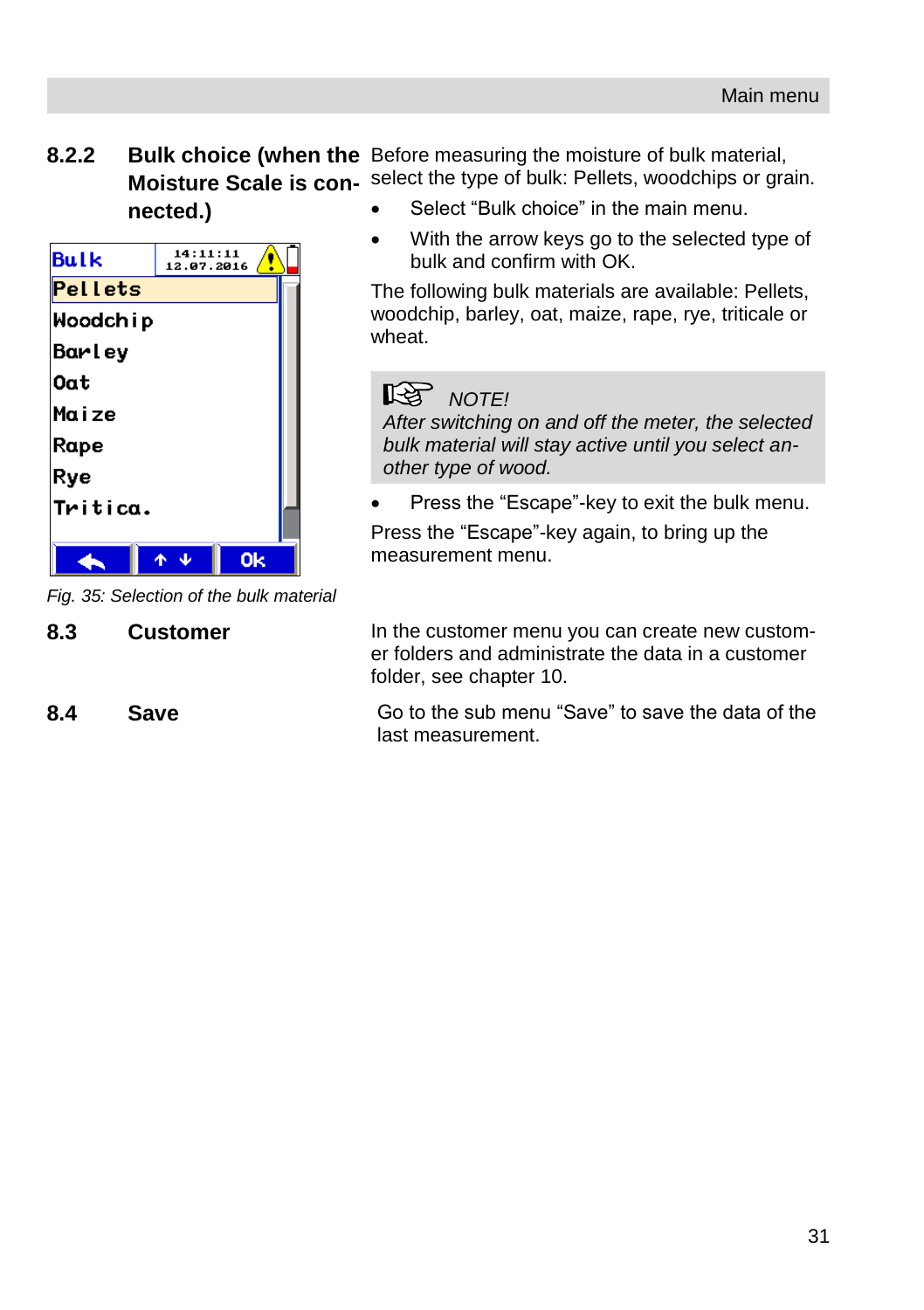### <span id="page-31-0"></span>**8.5 Print**

| <b>Preview</b>         | 16:06:23<br>12.07.2016 |  |
|------------------------|------------------------|--|
| Moisture               |                        |  |
|                        |                        |  |
| Meas. date: 12.07.2016 |                        |  |
| Meas. time:            | 16:05                  |  |
| $Bulk$ :               | Wheat                  |  |
| Temperature:           | 20.0°C                 |  |
| $u - MP1$              | 8.5%                   |  |
| $u - MP2$              | 6.4%                   |  |
|                        | Print<br>-J.           |  |

*Fig. 36: Print preview*

![](_page_31_Picture_4.jpeg)

*Fig. 37: Position of the meter during the printing process.*

# **NOTE!**

*It is only possible to print the measurement data, if it has been saved before, see chapte[r 8.4.](#page-30-2)* 

Go to the Sub menu "Print" to print all saved measurement data on the Wöhler TD 100 Thermal Fast Printer. First, a print preview will appear in the display of the Wöhler HF 550.

# **NOTE!**

*Also the company information will appear on the printout. Enter your company information in the setup menu > company logo, see chapte[r 8.7.](#page-32-1)*

The menu options in the preview screen are:

- Escape (left key): Cancel the process.
- . It" (central key): Scroll up or down in the preview. Long pressing the central key scrolls faster.
- "Print" (right key): Start the print out.

When printing is in progress, a status bar will display the current process state. Press "ESC" to stop the printout.

# **NOTE!**

*During the printing process the IR ports of the meter and the printer must lie opposite to each other.*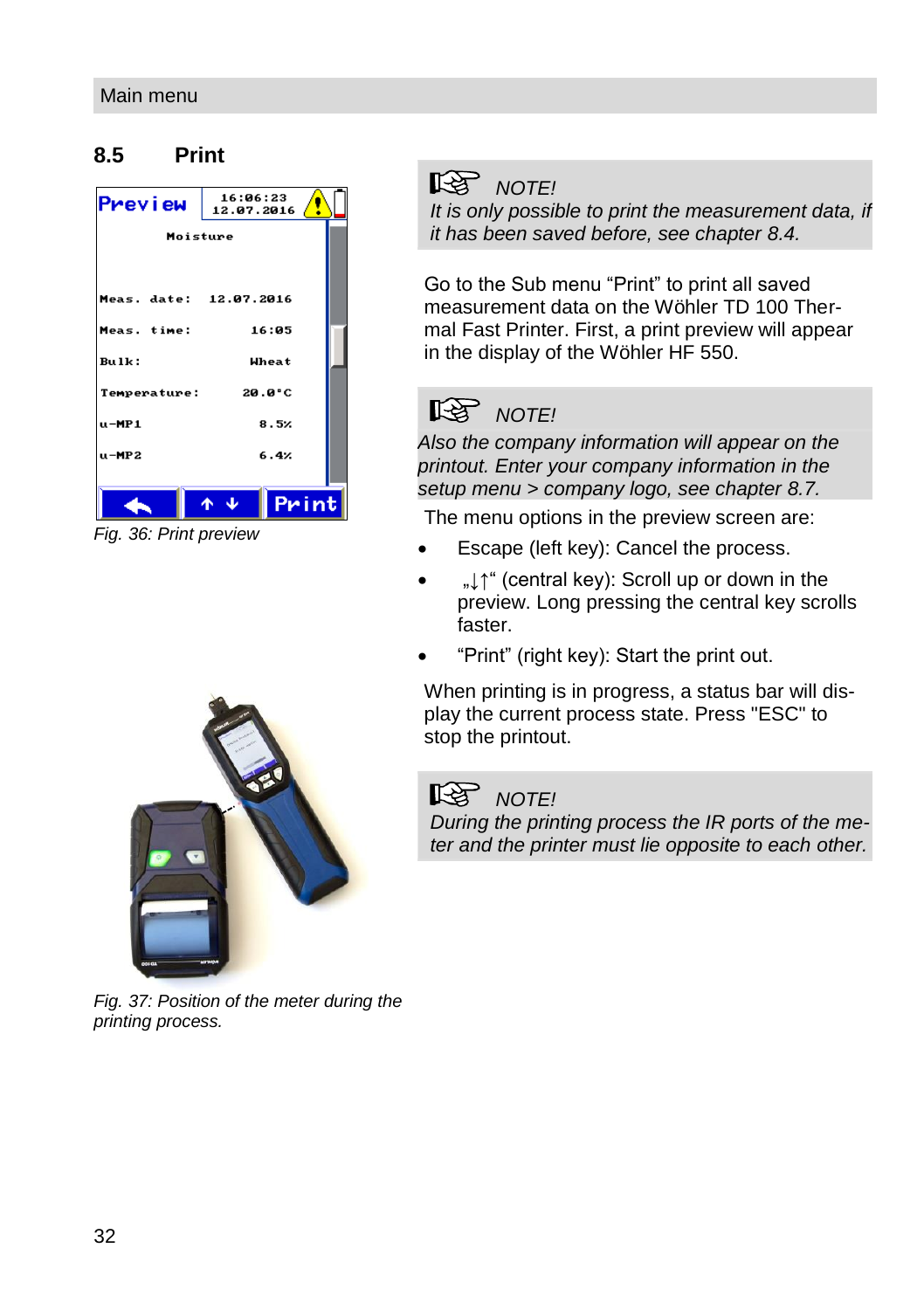<span id="page-32-1"></span><span id="page-32-0"></span>

| 8.6               | Select probe     | Select, if the measurement mode of logs or of bulk<br>shall appear on screen. The main menu will<br>change correspondingly.         |
|-------------------|------------------|-------------------------------------------------------------------------------------------------------------------------------------|
| 8.7               | <b>SETUP</b>     | Make your personal settings in the setup menu.<br>To do so, proceed as follows:                                                     |
|                   |                  | With the arrow keys go to the parameter that<br>you want to change.                                                                 |
|                   |                  | Select the parameter with the right arrow.<br>٠                                                                                     |
|                   |                  | Change the parameter with the up and down-<br>$\bullet$<br>arrow-keys.                                                              |
|                   |                  | Confirm the modification with the right key.                                                                                        |
|                   |                  | The parameter that can be changed appears in<br>red.                                                                                |
|                   |                  | The following parameters can be changed:                                                                                            |
| Time              |                  | Change the current time of the internal clock<br>(format 00:00)                                                                     |
| Date              |                  | Change the current date<br>(format 01.01.2016)                                                                                      |
| <b>Brightness</b> |                  | Adjust the brightness of the display<br>(20 % and 100 %)                                                                            |
|                   | Temperature-Unit | Toggle between the temperature units °C and °F                                                                                      |
| Mass-Unit         |                  | Toggle between the mass units kg, lb or oz                                                                                          |
| Moisture          |                  | Toggle between the moisture content u (which<br>refers to the dry matter) and the water content w<br>(which refers to the wet mass) |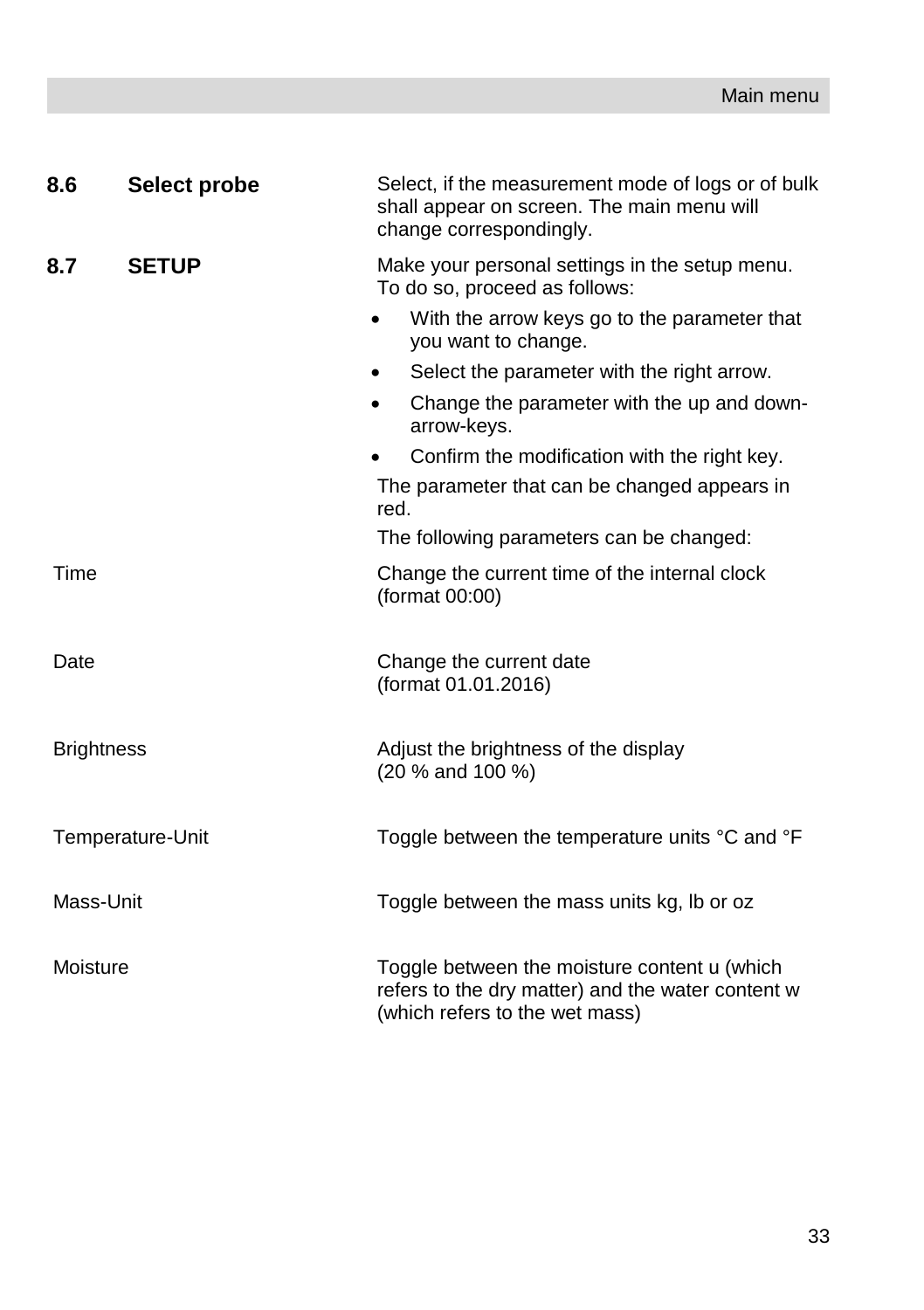#### Main menu

Printer logo

| Logo                                                                                                   | Bat.<br>1 ow  |  |
|--------------------------------------------------------------------------------------------------------|---------------|--|
| 1:                                                                                                     | <b>WÖHLER</b> |  |
| 2:                                                                                                     | <b>TECH</b>   |  |
| $\mathbf{3:}_{\text{Schützenstrage 41}}$                                                               |               |  |
| $\boldsymbol{4}_{\boldsymbol{\cdot}\boldsymbol{\mathrm{p}}-33181}^{\boldsymbol{\cdot}}$ Bad Wünnenberg |               |  |
| ${\bf 5:}_{_{\rm Tel:~+49~(0)2953/73100}}$                                                             |               |  |
| $6:_{\text{Fax}:+49}$ (0)2953/7396100                                                                  |               |  |
|                                                                                                        |               |  |
|                                                                                                        |               |  |
|                                                                                                        |               |  |
|                                                                                                        |               |  |

There are 6 lines to enter the company data that shall appear on the print out.

 With the up and down arrow-keys select the line to be changed. With the right arrow key select the letter or number to be changed. Change the letter or number with the up and down arrow-keys.

Press the Escape-key to leave the Printerlogo screen. The new Printerlogo will automatically be saved.

*Fig. 38: Changing the company data for the printout*

Factory settings **Reset all the settings to its factory default setting** (except the calibration).

<span id="page-33-0"></span>**8.8 Check HF 550 and cal-**The meter has to be checked by a service point **ibration HF 550** which is officially authorized. For this reason, these two submenus are password protected.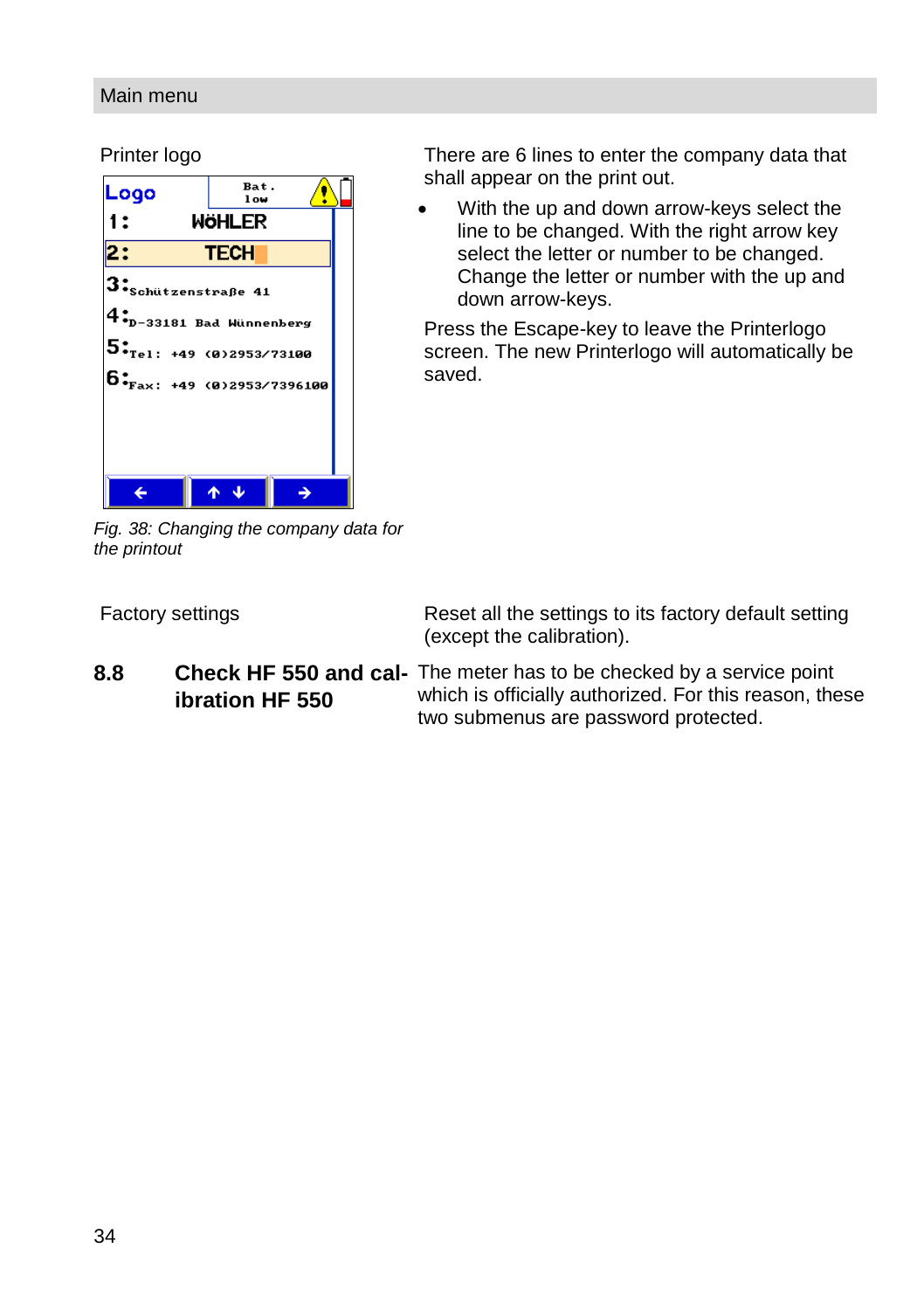# <span id="page-34-0"></span>**9 Data administration**

![](_page_34_Picture_3.jpeg)

*Fig. 39: Customer-Display*

The Wöhler HF 550 can save and administrate customer data. The user can create a folder for every client and assign measured data to a client.

<span id="page-34-1"></span>**9.1 Save records** For saving one ore more measurement records under in a customer folder, proceed as follows:

> In the main menu select "Save". Confirm with "OK".

The analyzer will enter the customer menu.

 Use the arrow keys to select the customer. If the customer folder does not exist yet, create the customer folder in the "new customer" menu (see chapter [9.2\)](#page-35-0).

# **NOTE!**

*Keep the up or down key depressed to scroll faster.*

Press OK to confirm.

A list of the saved measurement data will appear. Select "New measurement" to save new readings in this customer folder.

Press OK to confirm.

# **NOTE!**

*The records marked with a tick mark in the main menu are saved now.*

After the records have been successfully saved, a lock will appear instead of the tick mark.

# **NOTE!**

*During the saving process, the data that has already been saved in this measurement folder will be deleted.*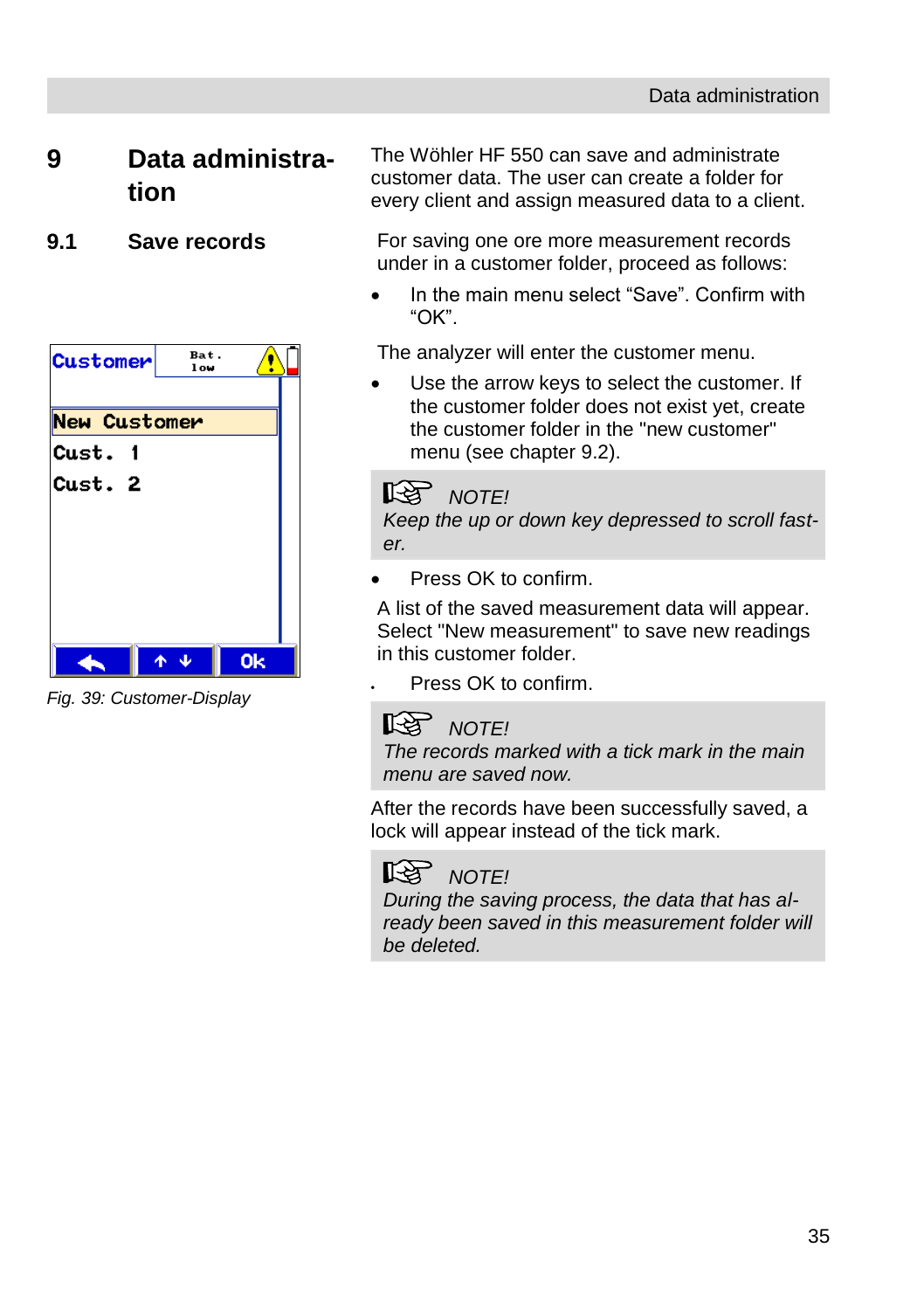## <span id="page-35-0"></span>**9.2 Creating a new customer folder**

![](_page_35_Figure_2.jpeg)

You can create new customer or measurement folders in the customer menu (open the customer menu directly after having switched on the meter,) or after saving the readings. With the arrow keys, enter the name and the customer number of the customer.

*Fig. 40: Opening the customer-menu directly after switching on the meter*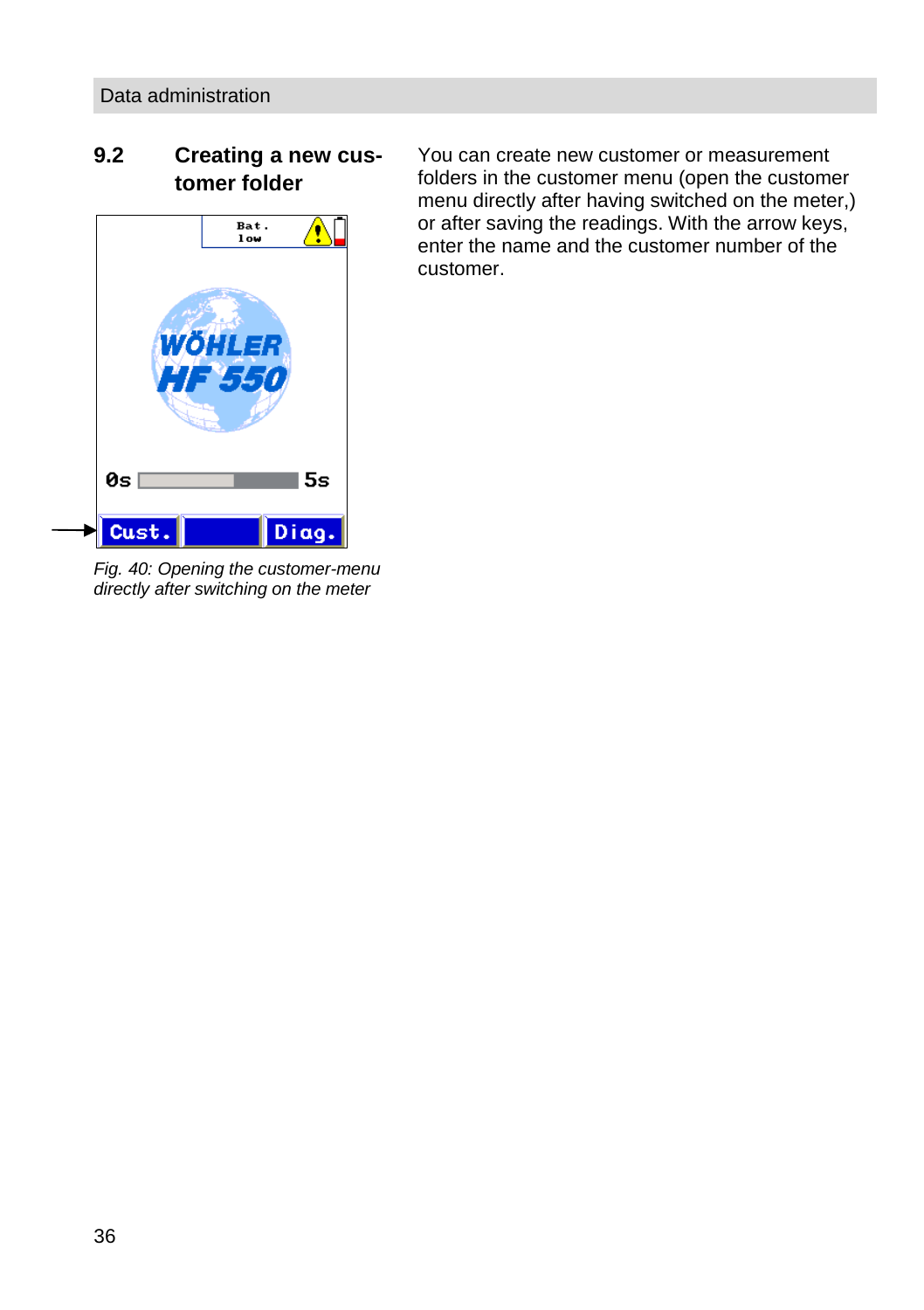![](_page_36_Picture_1.jpeg)

*Fig. 41: Entering a customer name*

### <span id="page-36-0"></span>**9.3 Customer Menu**

![](_page_36_Picture_4.jpeg)

*Fig. 42: Customer menu*

- In the customer menu select "New customer".
- If necessary you can overwrite the name. To do so select the Customer Name with the up and down arrow keys. Select the letter with the right key. Change the letter with the up and down arrow-key.

If you select "Customer" in the main menu, the adjacent display will be shown, In the first line, the number of customer folders and the number of measurement folders will toggle.

- Select "Print protocoll" to print a report of any saved measurement.
- Select ..Delete Measurement" to delete a single measurement.

#### LQS . *NOTE!*

*If there exists only one measurement in the customer folder, the measurement and the customer will be deleted.*

- Select . Delete customer" to delete a complete customer folder with all measurements.
- Select . Delete all customers" to delete all customer folders.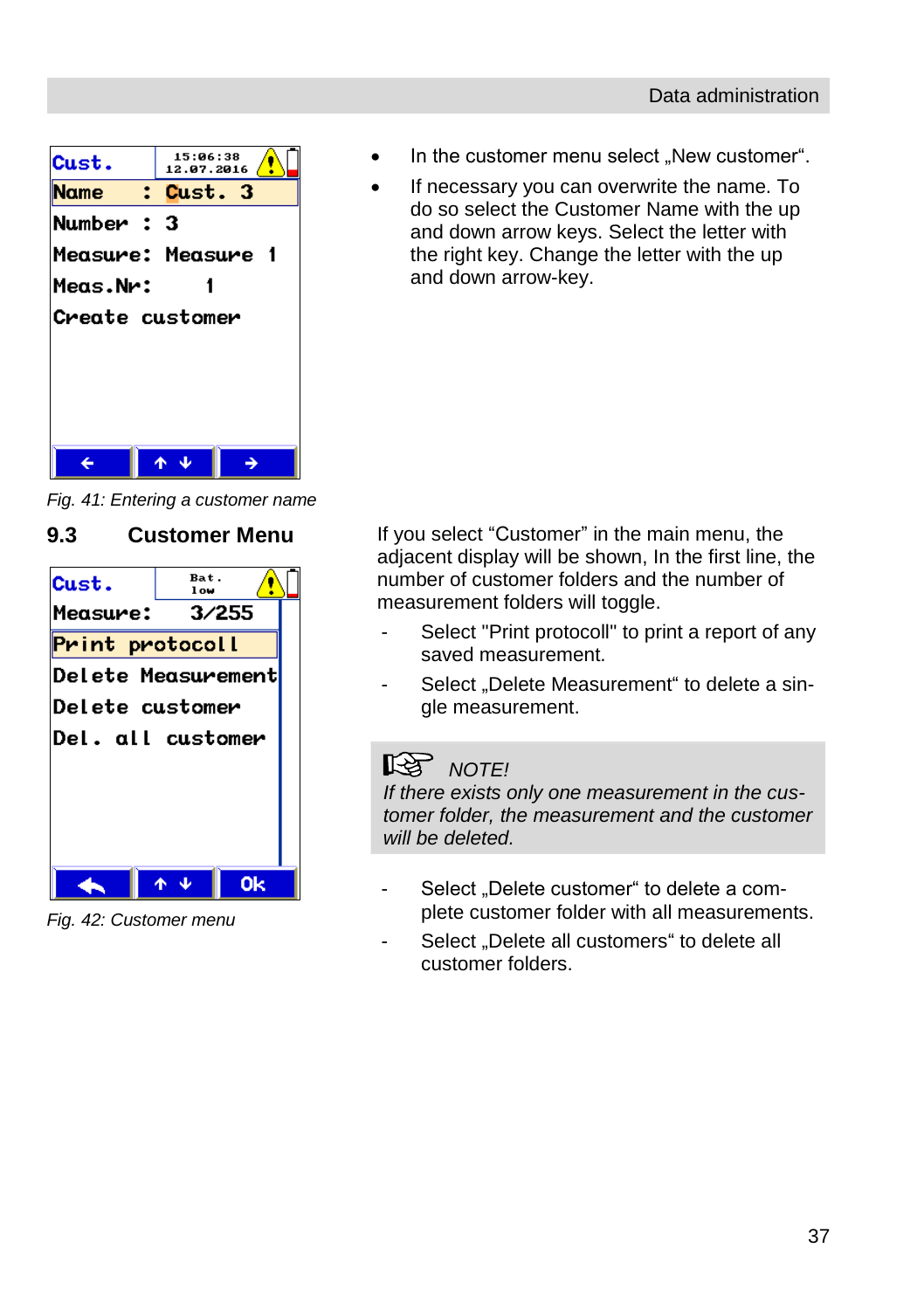# <span id="page-37-0"></span>**10 Maintenance and care**

Proper operation of the meter requires regular control and maintenance:

| <b>Interval</b>                                                       | <b>Control or Mainte-</b><br>nance work                                                                       |
|-----------------------------------------------------------------------|---------------------------------------------------------------------------------------------------------------|
| Before each measure-<br>ment with the Hammer<br>Probe or Lance Probe. | Check the distance<br>between the electrodes.<br>if necessary change the<br>needles                           |
| Before each measure-<br>ment with the Moisture<br>Scale               | Check the internal coat-<br>ing for damage                                                                    |
| After each measure-<br>ment with the Moisture<br>Scale                | Clean the scale with<br>compressed air or a wet<br>cloth. If necessary aspi-<br>rate dust or rests of<br>hulk |
|                                                                       | Never use soap or sol-<br>vent based products for<br>cleaning the scale.                                      |
| Twice a year                                                          | Control and calibration<br>oft he meter at the fac-<br>tory or at an authorized<br>service point.             |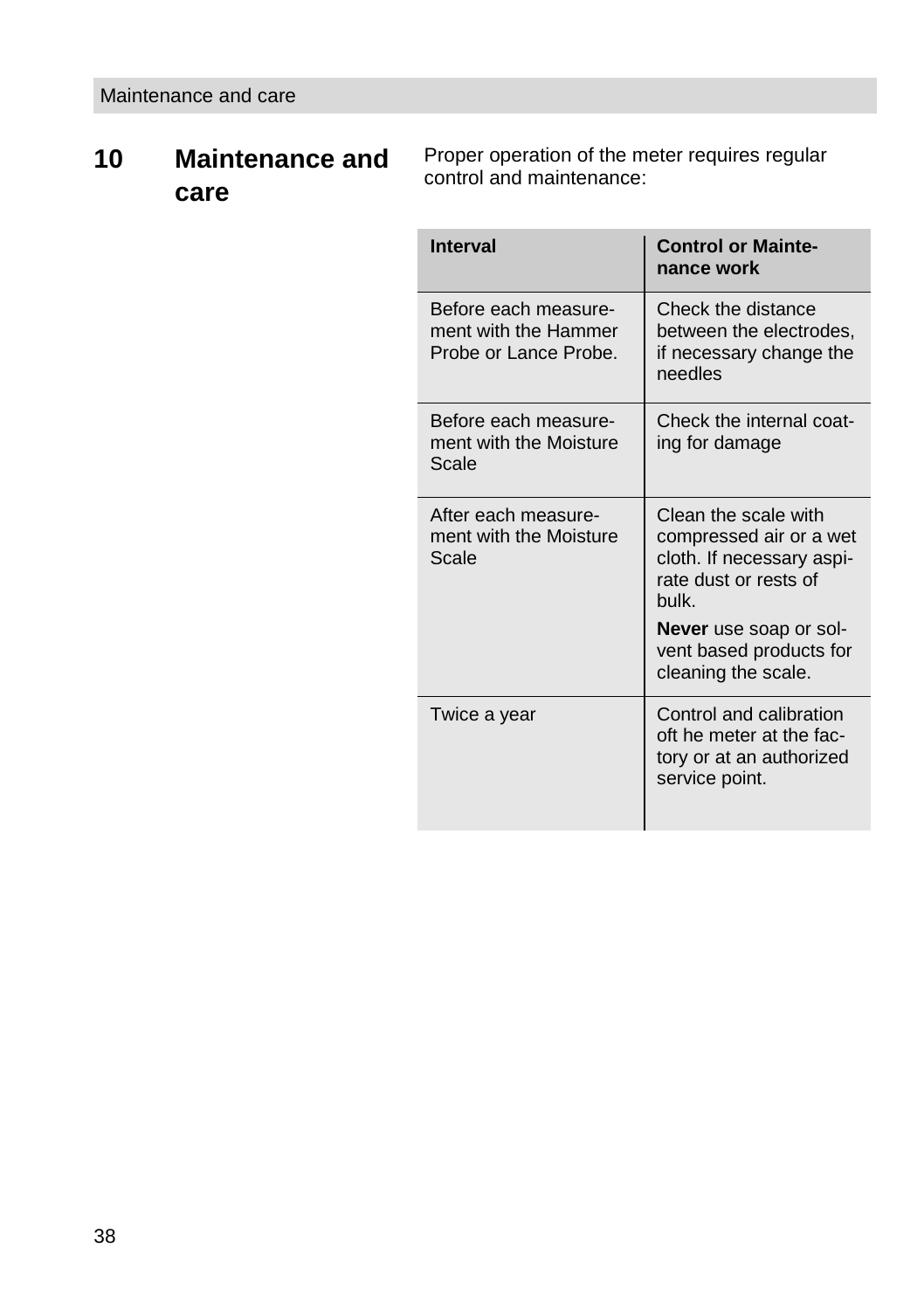# <span id="page-38-0"></span>**11 Warranty and Service**

<span id="page-38-2"></span><span id="page-38-1"></span>

| 11.1 | Warranty       | Each Wöhler HF 550 Wood Moisture Meter will be<br>tested in all functions and will leave our factory<br>only after extensive quality control testing. |
|------|----------------|-------------------------------------------------------------------------------------------------------------------------------------------------------|
|      |                | If used properly, the warranty period for the Wöh-<br>ler HF 550 Wood Moisture Meter will be twelve<br>month from the date of sale.                   |
|      |                | This warranty does not cover the battery, the<br>freight and packing costs when the device is sent<br>to the factory for repair.                      |
|      |                | Service by non authorized personnel or making<br>modifications to the analyzer voids any warranty.                                                    |
| 11.2 | <b>Service</b> | Excellent SERVICE is very important to us. It<br>goes without saying that we are at your side when<br>the warranty period expires.                    |
|      |                | When you send your meter to us, we will re-<br>pair it within a few days and return it via our<br>trusted parcel carrier.                             |
|      |                | Immediate help is provided by our technical<br>staff over the telephone.                                                                              |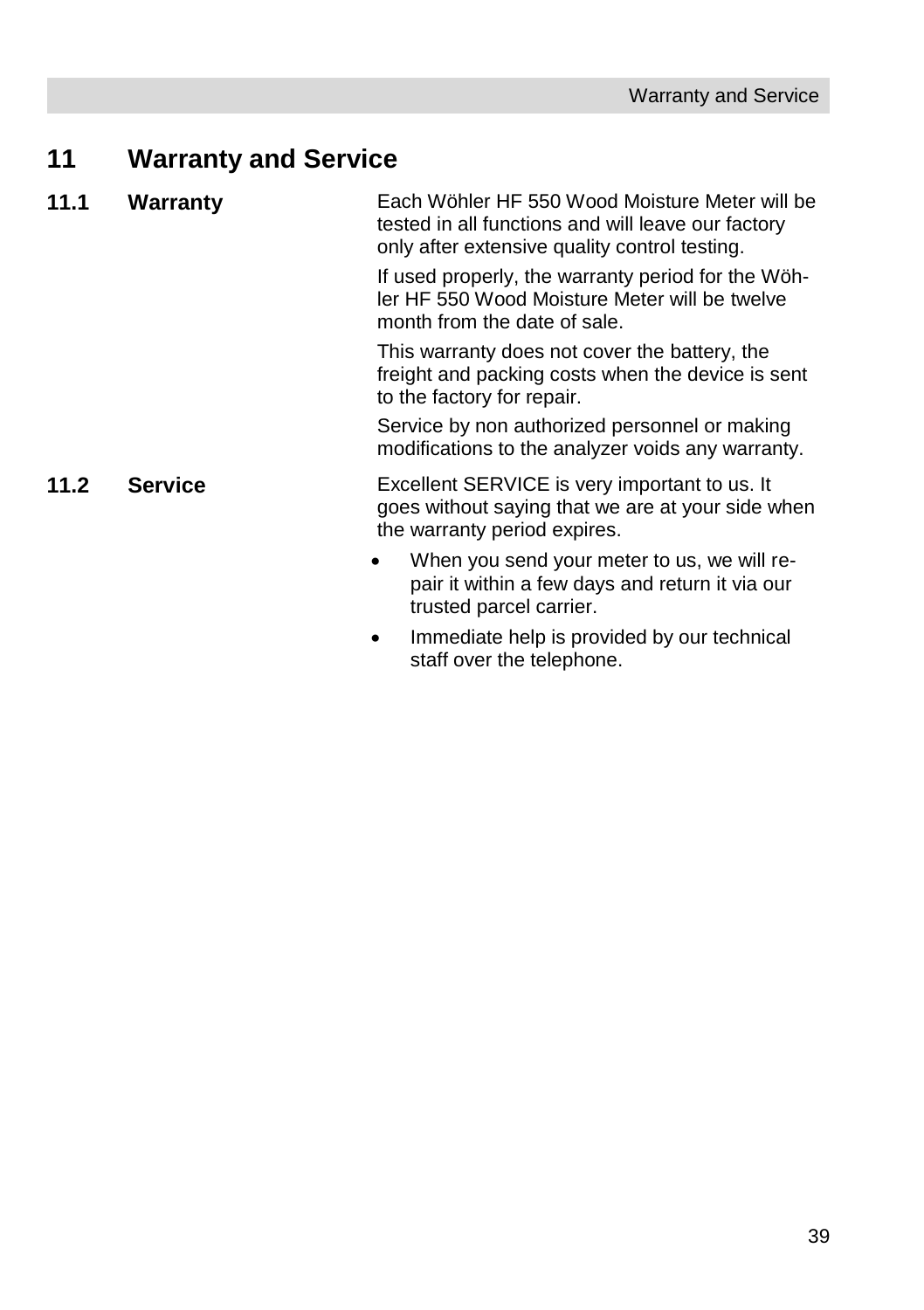# <span id="page-39-0"></span>**12 Accessories**

#### **Measuring the wood moisture of logs**

| Temperature probe Wöhler HF 550 | Order no. 1567 |
|---------------------------------|----------------|
| Lance Probe                     | Order no. 5513 |
| Wöhler Hammer Probe             | Order no. 2522 |

#### **Measuring the wood moisture of bulk**

| Protection cap and chute                       | Order no. 1127 |
|------------------------------------------------|----------------|
| Wöhler FW 550 Moisture Scale for Bulk Material | Order no. 1139 |

#### **Extras**

| Wöhler Thermal Fast Printer TD 100 | Order no. 4160 |
|------------------------------------|----------------|
| Thermal Paper, 10 rolls            | Order no. 4145 |

#### **Case**

Plastic case Wöhler HF 550 **Drawin** Context Context Context Context Order no. 1534